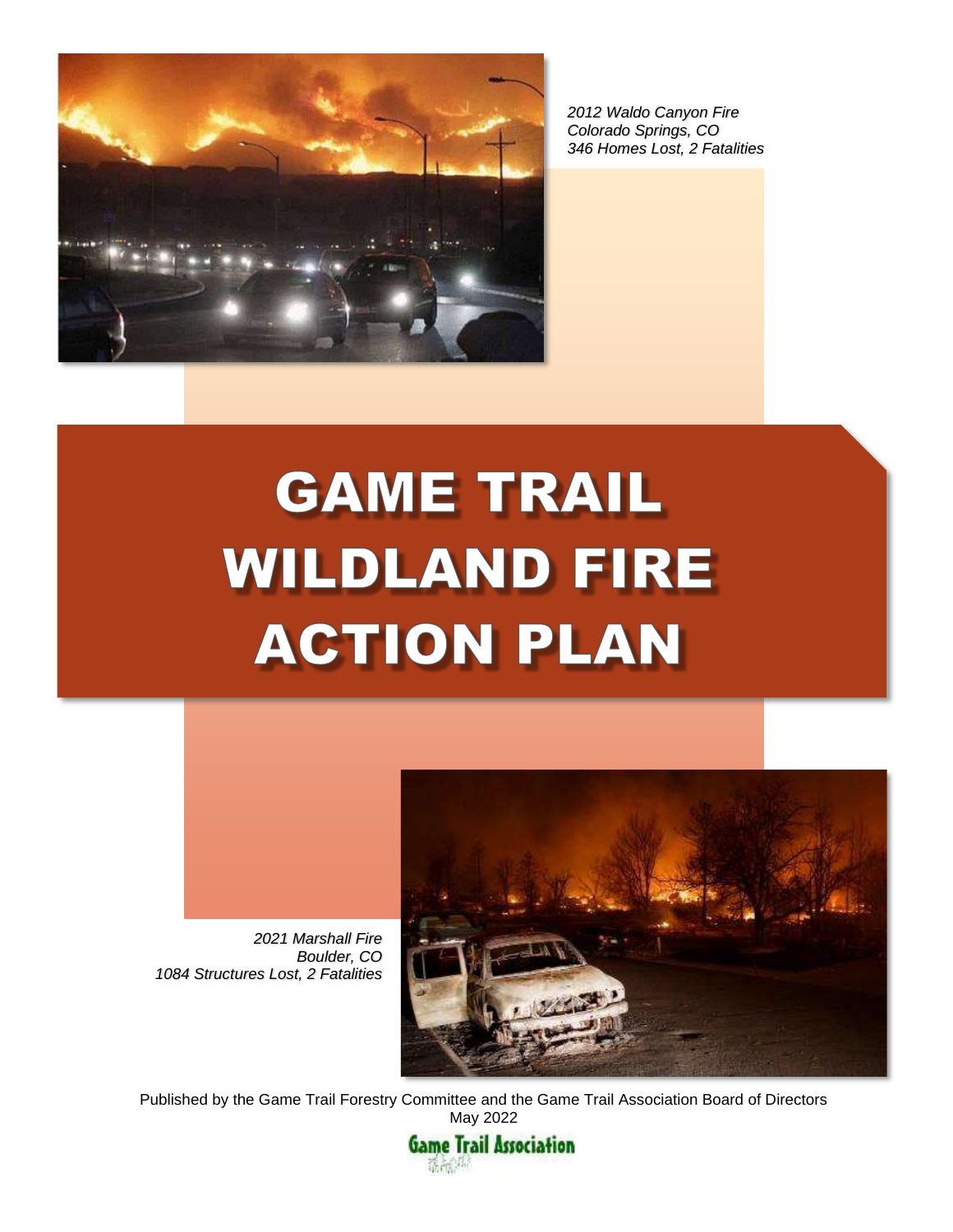### **Abstract**

If you highlighted a map of Colorado with areas affected by wildfires in the last 20 years you would see a map covered with brightly colored highlights. Conspicuously, you would also see that the area around Buena Vista and Game Trail has been spared. Are we living on borrowed time in Game Trail? The Forestry Committee can't answer that question; but to account for that eventuality, we wrote the Game Trail Wildland Fire Action Plan (WFAP) to help our residents become educated in wildfire operations, to help residents personally prepare for a wildland fire, and to provide step-by-step actions to follow throughout wildfire season and a possible wildfire event in Game Trail.

While we may never experience the horror of a wildland fire racing across our community, the consequences of not being prepared could be lethal and far outweigh the cost of preparation.

- Becoming educated in wildland fire operations includes knowledge about local response agencies, fire notification procedures, local assistance resources, and evacuation procedures.
- In addition to becoming educated, wise wildland-urban interface residents should prepare before fire season by conducting several personal planning actions.
- The final step in being ready for a wildland fire in Game Trail is actually executing actions as a fire event approaches the area. Because wildland fires are stressful events, the execution steps should be step-by-step and emergency checklist-like in nature.

If Game Trail residents are educated about wildland fire operations, have completed rational planning actions, and follow step-by-step procedures in an actual wildland fire, we can maximize our personal and home's survival chances.

### **How To Use This Information**

The following plan is constructed to allow readers to choose their level of involvement by reading the full document or selected standalone sections:

- Education
- Planning
- Actions, including Checklists Individual checklists are also available on the Game Trail Forestry Committee webpage for reproduction and use purposes.

Regardless, now is the time to become involved!

*Keywords: Wildfire, wildland, Game Trail, WUI, wildfire action steps*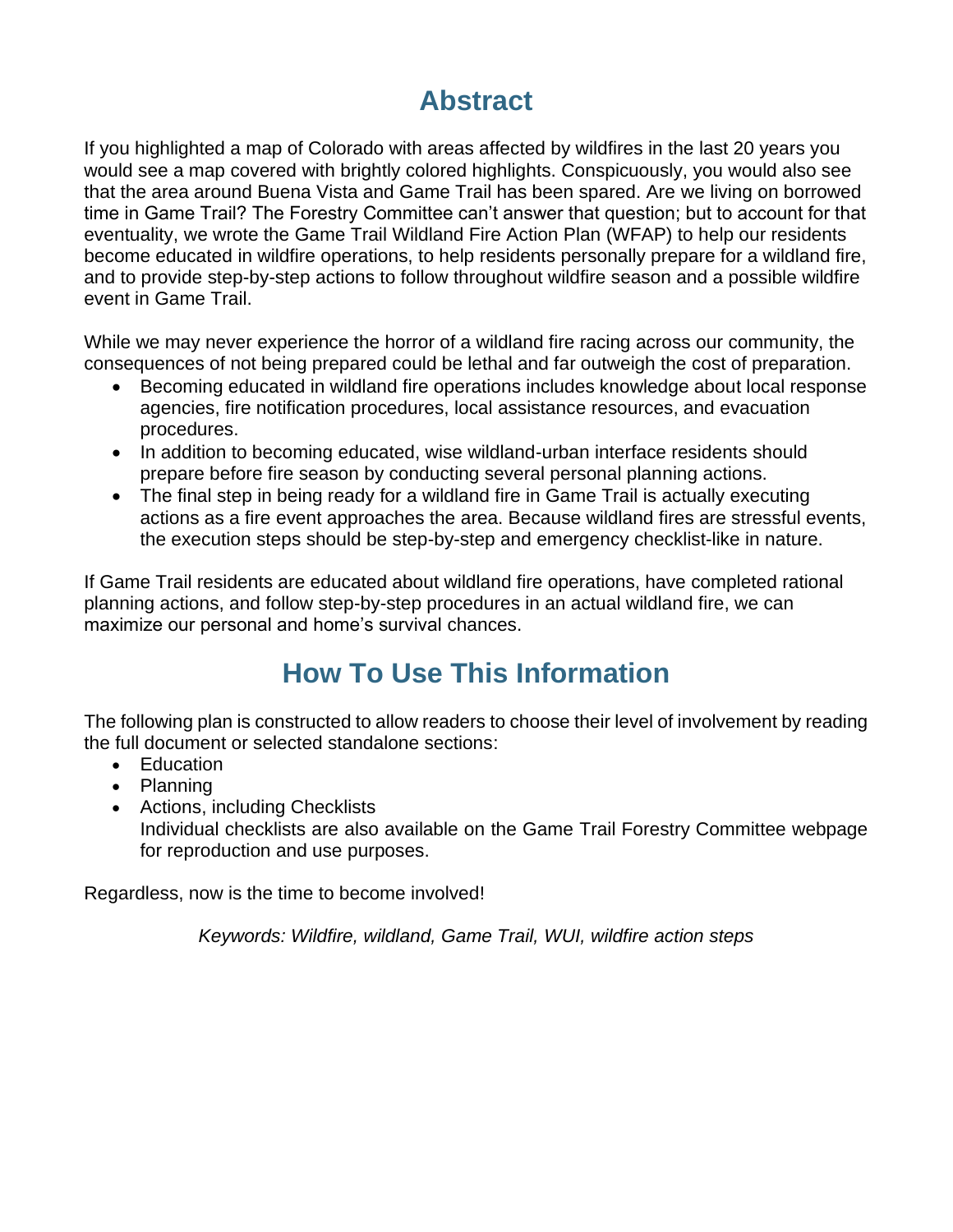# **Table of Contents**

|                                                                                             | $\boldsymbol{3}$ |
|---------------------------------------------------------------------------------------------|------------------|
|                                                                                             |                  |
|                                                                                             |                  |
|                                                                                             |                  |
|                                                                                             |                  |
|                                                                                             | 5                |
|                                                                                             |                  |
|                                                                                             |                  |
| 2.A.7. Other Potential Wildland Fire Responding Agencies _________________________________7 |                  |
|                                                                                             |                  |
|                                                                                             |                  |
|                                                                                             |                  |
|                                                                                             |                  |
|                                                                                             |                  |
|                                                                                             |                  |
|                                                                                             |                  |
|                                                                                             |                  |
|                                                                                             |                  |
|                                                                                             |                  |
|                                                                                             | 4                |
|                                                                                             |                  |
|                                                                                             | 6                |
|                                                                                             |                  |
|                                                                                             |                  |
|                                                                                             |                  |
|                                                                                             |                  |
|                                                                                             |                  |
|                                                                                             |                  |
| 4.F. Phase 6 Immediate Fire or Evacuate Order __________________________________            | 9                |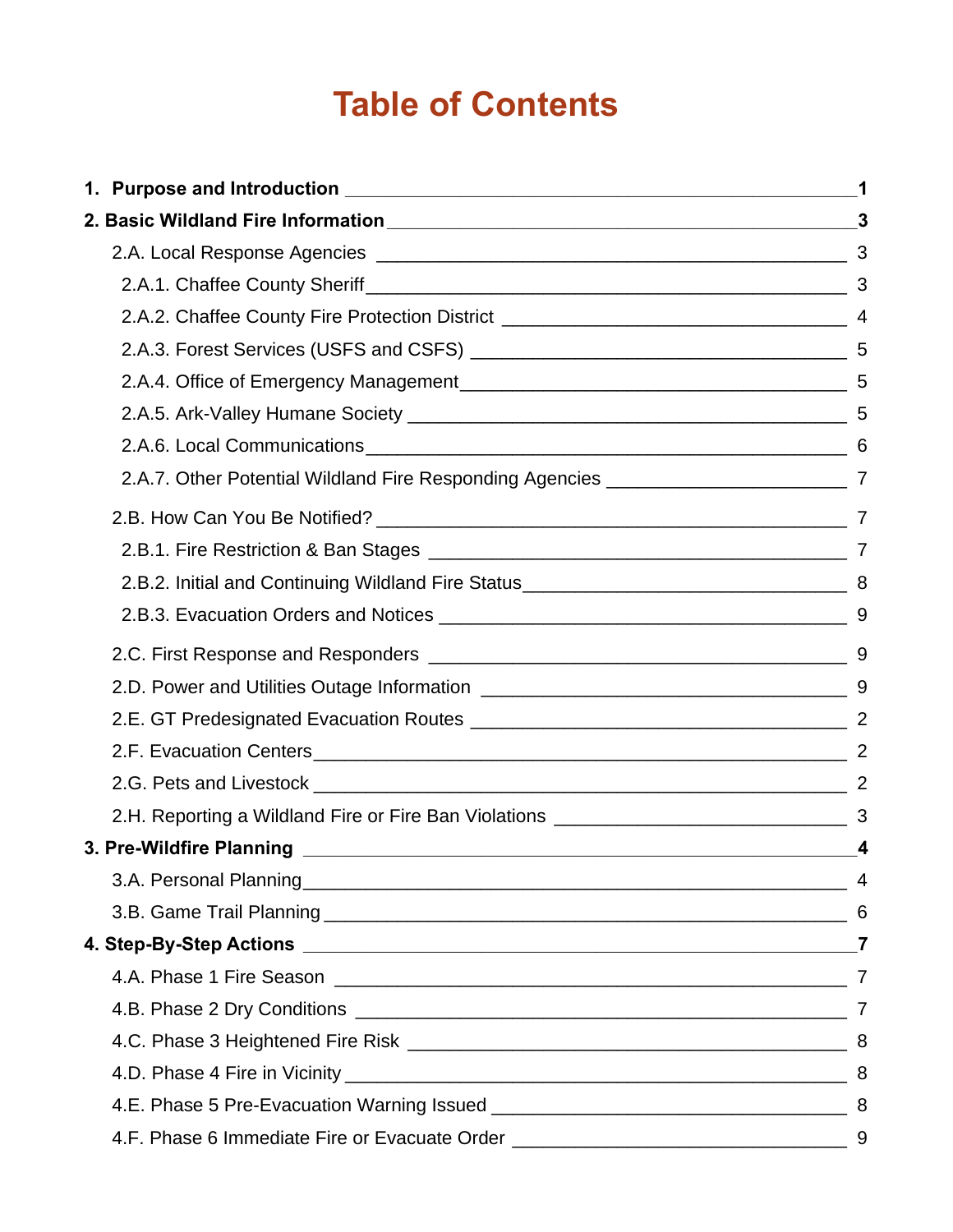|                                                                                                                                                                                                                                                                        | 10 |
|------------------------------------------------------------------------------------------------------------------------------------------------------------------------------------------------------------------------------------------------------------------------|----|
|                                                                                                                                                                                                                                                                        | 11 |
|                                                                                                                                                                                                                                                                        | 13 |
|                                                                                                                                                                                                                                                                        | 14 |
| 5.D. Home Evacuation Checklist <b>Constitution</b> Checklist <b>Constitution</b> Checklist <b>Constitution</b> Checklist <b>Constitution</b> Checklist <b>Constitution</b> Checklist <b>Constitution</b> Checklist <b>Constitution</b> Checklist <b>Constitution</b> C | 15 |
|                                                                                                                                                                                                                                                                        | 16 |
|                                                                                                                                                                                                                                                                        | 19 |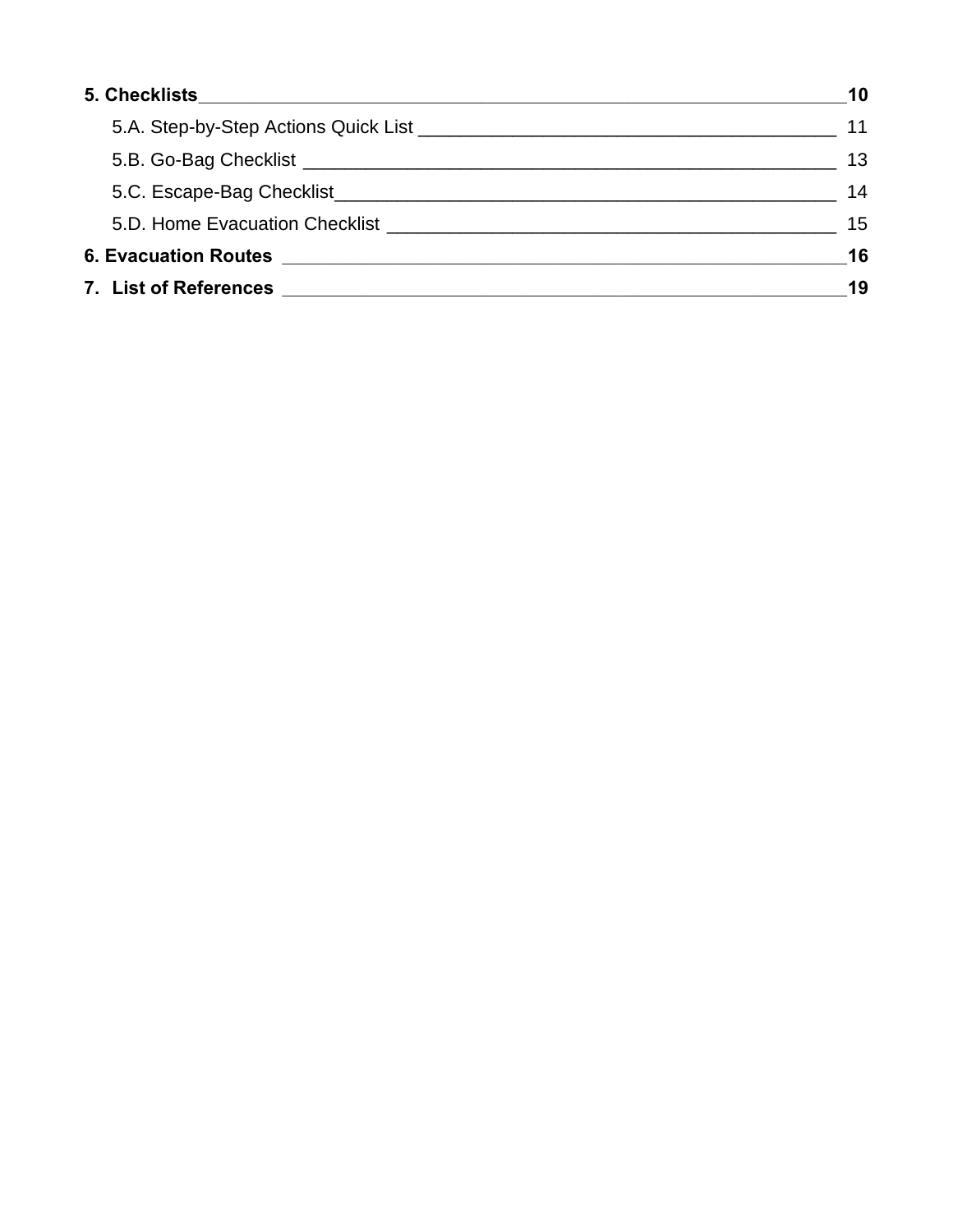# <span id="page-4-0"></span>**1. Purpose and Introduction**

The purpose of the Game Trail (GT) Wildland Fire Action Plan (WFAP) is to maximize the survival of GT residents during a local wildfire and to encourage preparations that will minimize personal losses if a fire threatens or destroys your residence. This action plan is composed of basic wildland fire information (education), preparatory planning information, and step-by-step actions to execute during all phases of a wildland fire event. While the basic wildland fire information is useful, preparatory and actual event actions may be key to your survival and minimization of personal losses. However; first, a brief review of why it's important for all GT homeowners to be prepared for wildland fires. The fundamental questions are: is our area really at risk, and what can we do about it?

Wildland fires are now commonplace each summer in the western U.S., including Colorado. Although wildland fires can occur at any time, they are most probable from May through October as temperatures increase and heat and wind dry the forests and grasslands. With the exception of periodic average or greater precipitation years, Colorado is experiencing a multidecade drought that creates low moisture vegetation or fuel for wildfires. Table 1 lists drought periods during the last 100 years in Colorado and highlights the many dry years since 2000. (McKee,15) See <https://www.drought.gov/states/colorado/county/Chaffee> for more information about current local drought conditions.

| <b>Table 1 - Colorado Drought Periods</b> |                                                                 |  |
|-------------------------------------------|-----------------------------------------------------------------|--|
| <b>Drought Periods</b>                    | <b>Driest Years</b>                                             |  |
| 1930-1940                                 |                                                                 |  |
| 1950-1956                                 |                                                                 |  |
| 1974-1978                                 |                                                                 |  |
| 2001-2009                                 | 2002 (100% of state in severe drought)<br>driest year on record |  |
| 2011-2015                                 | 2013 (> 90% of state in severe drought)                         |  |
| 2018-2019                                 | 2018 (> 60% of state in severe drought)                         |  |
| 2020-2021                                 | 2021 (> 90% of state in severe drought)                         |  |

In addition to drought conditions, the increase in human use of wildlands and the expansion of Colorado's wildland-urban interface heighten the odds of a human-caused wildfire. According to the 2017 Colorado Wildfire Risk Assessment, over half the state's population now lives in the Colorado wildland-urban interface, having increased by approximately 50% in the five years from 2012 to 2017. Chaffee County and areas surrounding GT are impacted by of all of these factors and are prime territories for a wildland fire.

Knowing wildfire characteristics can forewarn you about their dangers and potential lethality. Wildland fire ignition sources are many. Typical causes are lightning strikes, unattended campfires and heat/sparks from vehicles, chainsaws, or firearms. The resultant fires can be erratic and unpredictable, and can cover ground rapidly, offering little time for escape. Once started, they can travel at speeds of 6 miles per hour (mph) in forests and 14 mph in grasslands. (NHMU, 4). At these extreme wind-driven speeds, a wildfire could travel through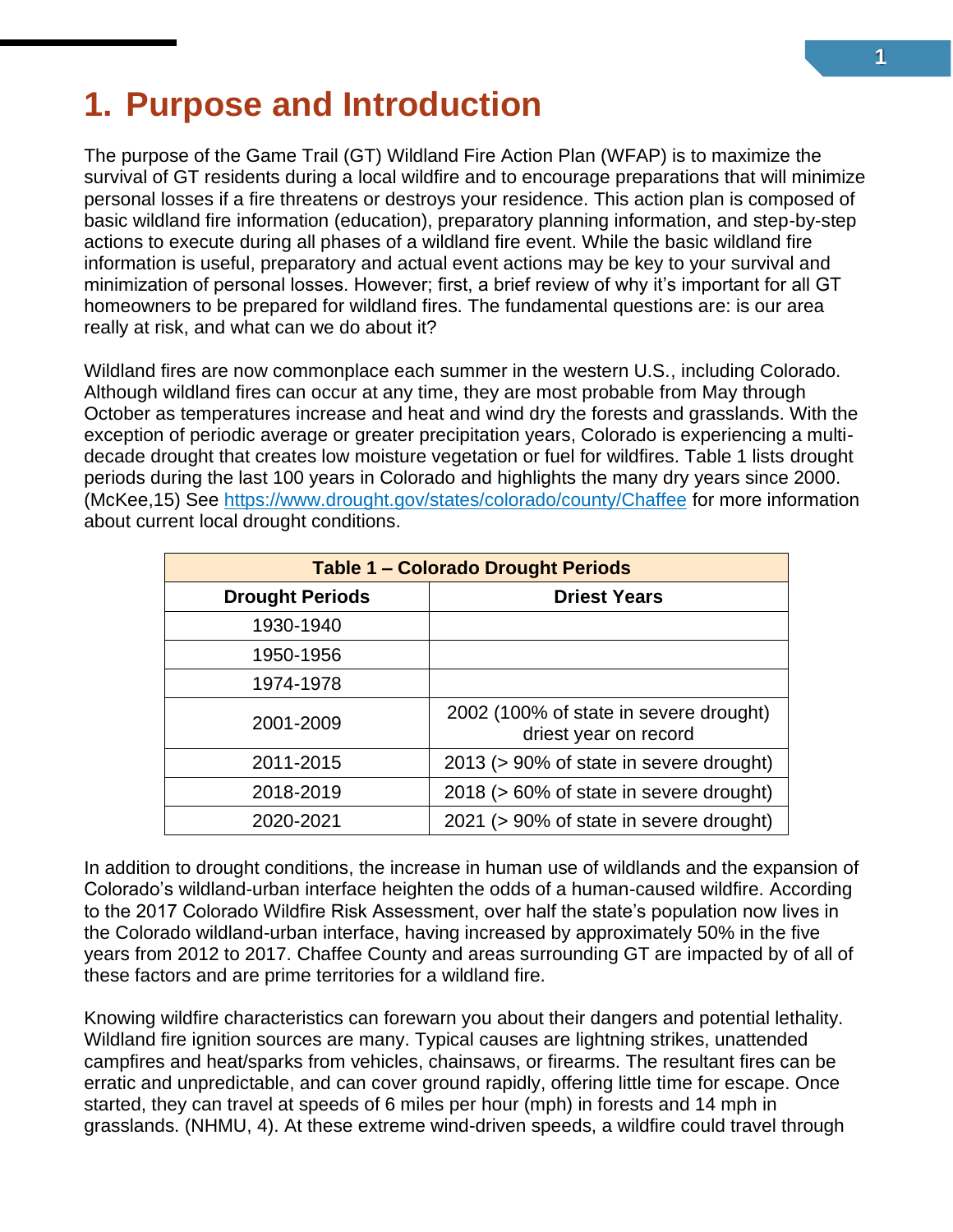GT in an hour and give virtually no time to leave, much less prepare your home and belongings. According to the 13 Feb 22 *Colorado Springs Gazette*, some 2021 Marshall fire residents in Boulder County had approximately 15 minutes to evacuate.

Wildfires typically travel faster uphill and can jump firebreaks, water courses, and roads, vaulting long distances as embers become passengers of wind currents sometimes generated by the fire itself. Many of Colorado's most devastating fires were driven by winds of 40 to 50 mph, consuming large areas and homes as they burned as surface, ladder, and crown fires which are virtually unstoppable. These fires become apocalyptic-like events, racing across forests and instilling unreserved fear in those in their path. However, there are some constants to these fires: they will occur, humans are cause factors in many of them, and when a fire approaches GT, it may be too late to prepare.

In summary, the answers to the previous questions are "yes." We are at risk, and preparation is our best and vitally important course of action. The knowledge and actions in this plan can improve your odds of surviving a wildland fire and saving your valued property.

The GT Wildland Fire Action Plan consists of the following five elements. They are designed to educate, plan, list step-by-step actions for residents, provide checklists, and offer details about GT wildfire procedures and assistance programs. Following this introduction, sections are as follows:

- 2. Basic Wildland Fire Information
- 3. Pre-Wildfire Planning
- 4. Step-by-Step Actions
- 5. Checklists
- 6. Evacuation Routes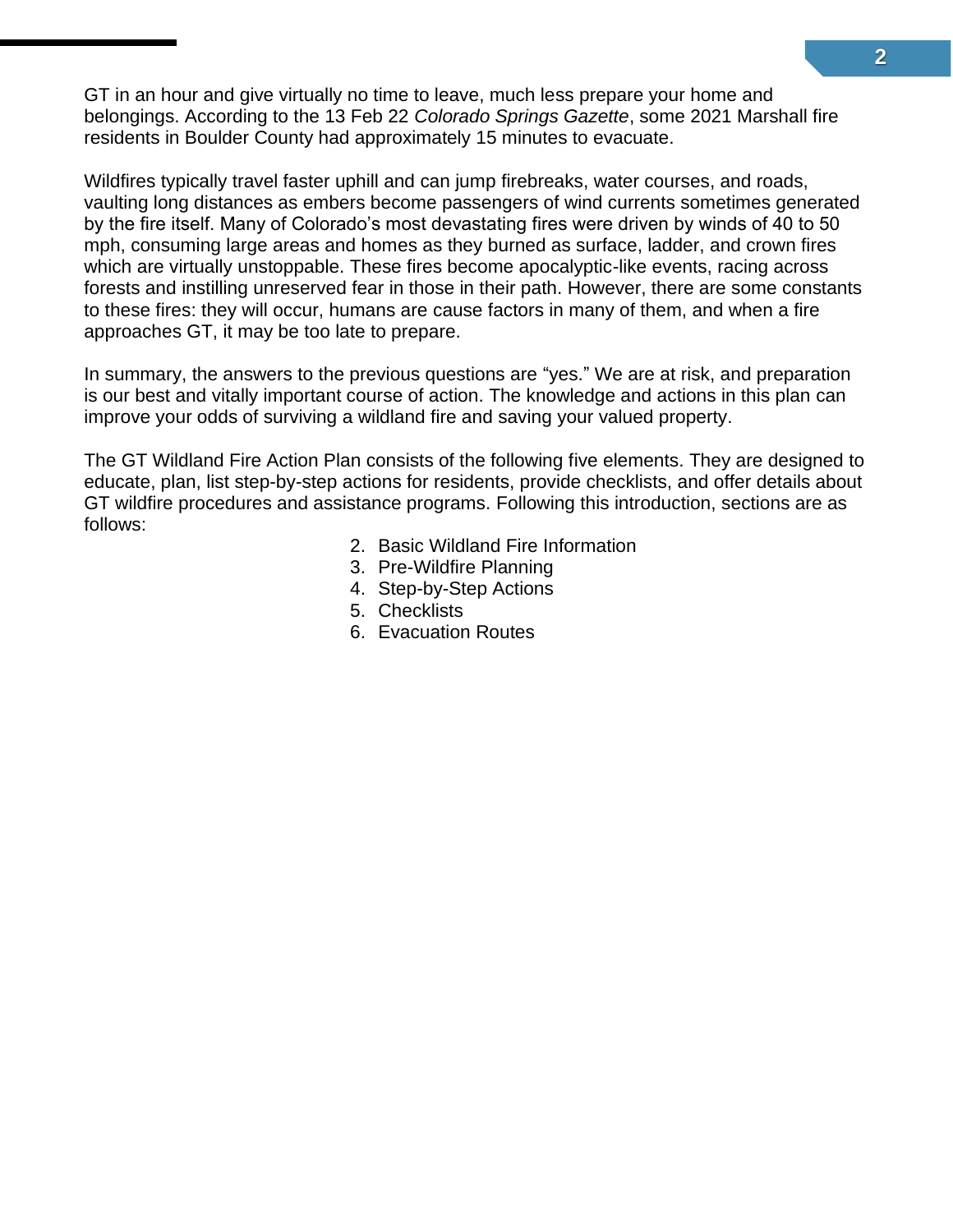# <span id="page-6-0"></span>**2. Basic Wildland Fire Information**

### <span id="page-6-1"></span>**2.A. Local Response Agencies**

Response to wildfires is almost always conducted by multiple local agencies and, depending on the extent of the fire, by state and national interagency teams. Each local office or agency has a role as outlined below. The Forestry Committee recommends GT residents visit these agencies' websites for extensive information on their various services and how to contact them in an emergency.

#### <span id="page-6-2"></span>**2.A.1. Chaffee County Sheriff**

(Non-emergency 719-539-2596)

The Chaffee County Sheriff's Office is located in Salida and is responsible for law enforcement in the county. Before fire events, the office manages county burn stages, the Chaffee County Emergency Notification System and, as a part of this plan, may have access to a database of permanent (full-time) versus seasonal or part-time GT residents. During wildland fires, they will be the main agency interfacing with GT residents. In accordance with basic law enforcement's charter to provide public safety and security, the office may issue evacuation notices/orders, create and staff roadblocks, and, if necessary, conduct door-to-door operations to notify and evacuate residents.

GT residents can improve their wildland fire survival odds by completing several pre-event actions with the Sheriff's Office and GT HOA. First, register for the Everbridge-powered Emergency Alert Program by signing up on the Chaffee County Sheriff's website. In the event of an emergency in the area, this program should contact your registered phone number to issue cautions, warnings, notices, and orders. Second, make sure your GT residency status is accurate by completing the Owner Contact Form located on the Forms and Links tab of the GT website. During emergency situations, GT may share full-time and part-time resident information with the Chaffee County Office of Emergency Management (OEM) and the Sheriff's Office. If provided, the office will then maintain the information in a "close-hold" secure manner and use it to determine whether you may be in your home during a wildfire event.

*[http://chaffeesheriff.org/commu](http://chaffeesheriff.org/communication/everbridge/) [nication/everbridge/](http://chaffeesheriff.org/communication/everbridge/)*

Determining whether residents are in homes in wildland fire areas is a severe challenge for first responders. The Chaffee County Sheriff's Office told the GT Forestry Committee that during the 2019 Decker's Fire it used the majority of its personnel to determine if residents were still in homes after the issuance of evacuation orders. In addition, door-to-door searches place officers at risk as evidenced by the recent 2022 death of an Eastland County, Texas deputy as a consequence of a door-to-door search during the Eastland



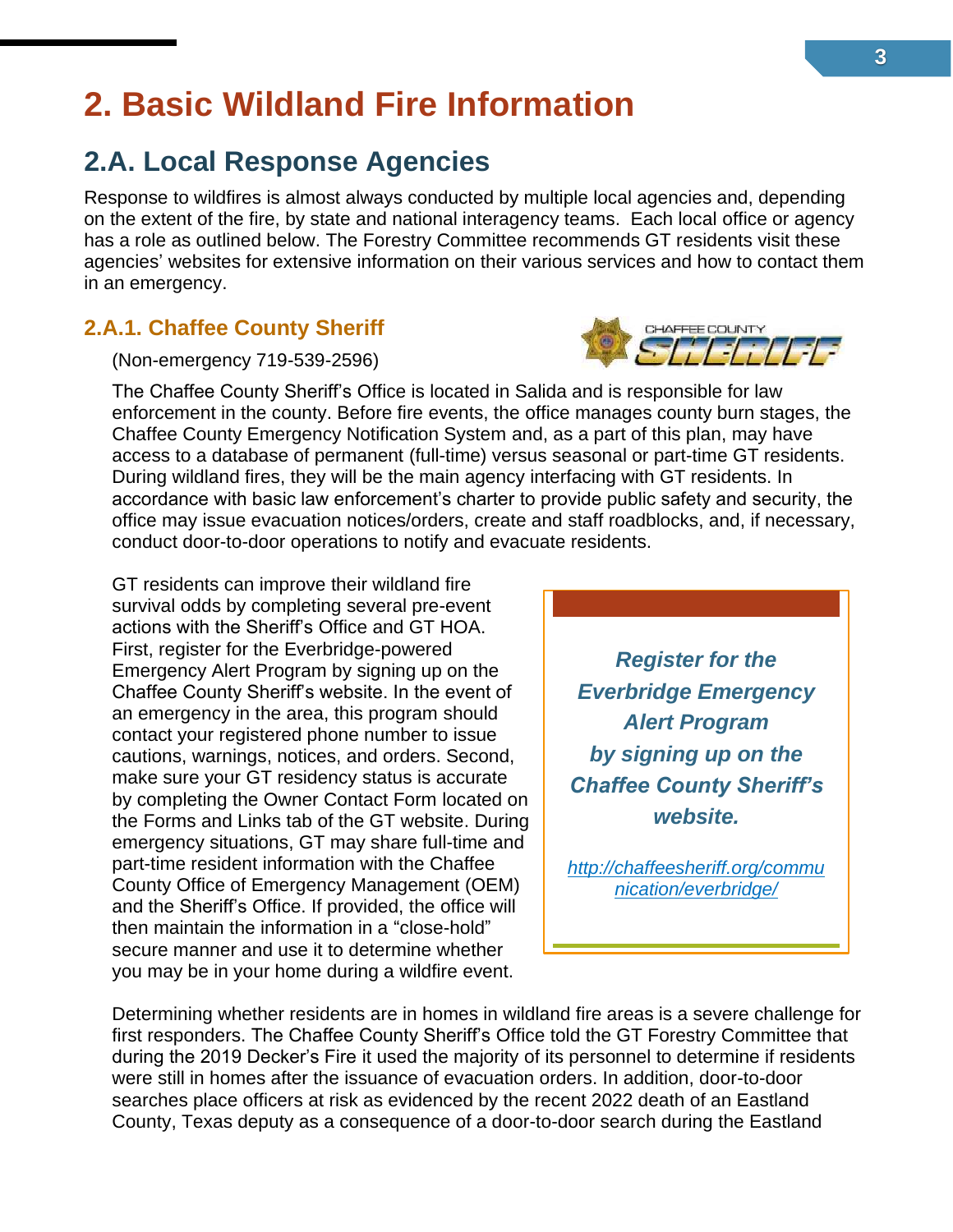Complex wildfire. Our GT residency database should enable the office to focus on the status of full-time residents versus those not in the area and help keep deputies out of harm's way. As you can imagine, the accuracy of the database is important.

As mentioned earlier, during wildland fire events, the Sheriff's Office may issue evacuation notices and orders (see Table 2), staff roadblocks to control access to and from the incident area, and conduct actions to locate and evacuate residents after issuance of orders. Their priorities (as all first responders) will be life, private property, critical infrastructure, and cultural resources. Although the Sheriff's Office does not typically predetermine evacuation routes, as risk increases, they may publish them and staff appropriately placed roadblocks to prevent unauthorized entry. Of note for GT residents is that evidence of residency (driver's license with address, utility bill, etc.) may be needed to pass these roadblocks during initial evacuation stages and post-fire operations. Because GT roads are private roads and beyond the Sheriff's authority, the GT Forestry Committee has predesignated evacuation routes within GT based on the distribution of homes and the limited number of GT escape routes. The only two exit routes are via Great Peaks Drive (northern route) and County Road 365 (southern route). See [Section 6](#page-27-0) for details. While the Forestry Committee doesn't believe making these routes mandatory is prudent, residents should use the route linked to their residence if conditions permit.

#### **Table 2 – Evacuation Stages**

**Pre-Evacuation Notice:** A wildfire incident is taking place in the area that could threaten your residential area and that could block roadways and transportation arteries. Residents should begin making preparations for their property and for personal evacuation.

**Evacuation Warning:** With increased risk, there is a good probability of the need to evacuate. Residents should maintain constant awareness of the danger that exists in their area and monitor local media outlets for information. Begin preparations for a possible evacuation.

**Voluntary Evacuation Order:** This level indicates there is significant danger to your area. Residents should either voluntarily relocate to a shelter or with family/friends outside of the affected area, or if choosing to remain, to be ready to leave at a moment's notice.

**Mandatory Evacuation Order:** Danger to your area is current or imminent, and you should leave immediately. Listen to local media and watch for emergency personnel who may be coming by to give further instructions regarding the evacuation.

#### <span id="page-7-0"></span>**2.A.2. Chaffee County Fire Protection District**

#### (Non-emergency 719-395-6545)



The Chaffee Country Fire Protection District (CCFPD) is responsible for education, training, fire prevention and combating all fires in unincorporated Chaffee County. They maintain six fire stations that range from Highway 24 north of Buena Vista to Salida. Although not the primary wildland fire agency in the area, they typically become part of an interagency or incident command system to fight wildfires and resultant structure fires in the county. Depending on the fire location and type (i.e., severity) in Colorado, the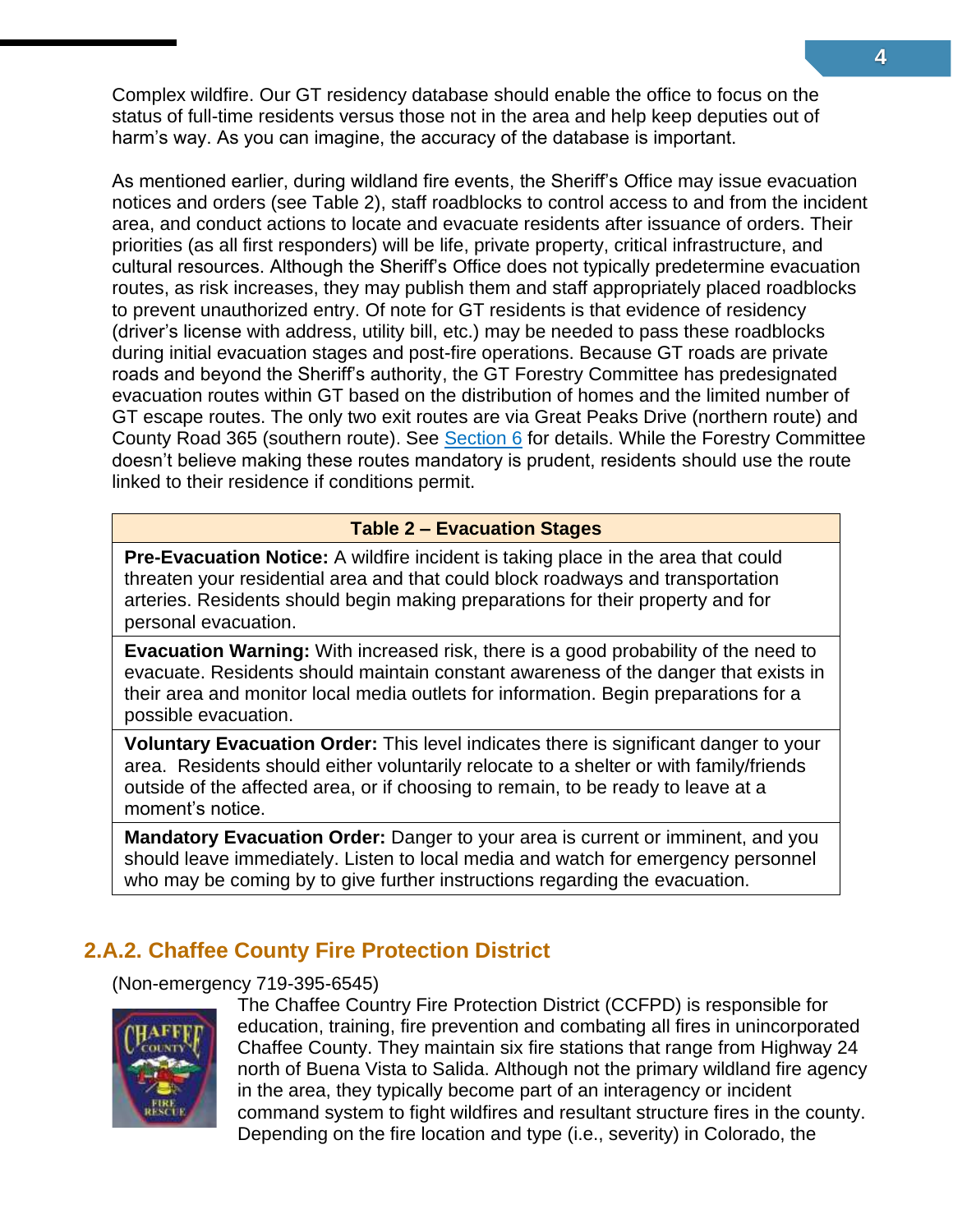Wildland Fire Incident Command System participants may include the National Park Service (NPS), U.S. Forest Service (USFS), Colorado State Forest Service (CSFS), Bureau of Land Management (BLM), and Tribal Lands Councils in addition to local first responders and emergency management agencies. Locally, the CCFPD provides many educational and property assessment opportunities. See their excellent website at [https://www.chaffeecountyfire.org.](https://www.chaffeecountyfire.org/)

#### <span id="page-8-0"></span>**2.A.3. Forest Services (USFS and CSFS)**

The United States Forest Service (USFS) trains, equips, and provides firefighters and equipment for wildland fires on U.S. Forest lands and supports state and local agencies with ground and airborne firefighters. In addition, they provide trained personnel for Incident Management Teams, provide fire-forecasting services, and conduct and manage prescribed burns on US forest lands. They may be heavily involved during all but the smallest wildland fires in and around Chaffee County as they respond to fires on bordering National Forest System land or partner with other federal, state, or local agencies.

The primary mission of the Colorado State Forest Service (CSFS) is to provide forestry education and information to Colorado citizens. The CSFS is a service agency of the Warner College of Natural Resources at Colorado State University and as such is headquartered in Ft. Collins. Although the agency is intimately involved with wildland

fire mitigation and various community wildfire education programs, the CSFS transferred its wildland fire operational responsibilities to the Colorado Department of Public Safety in 2012. CSFS has a field office in Salida and is heavily involved with helping Game Trail's forest health and wildfire mitigation programs.

#### <span id="page-8-1"></span>**2.A.4. Office of Emergency Management**

(719-207-2730)



The Chaffee County Office of Emergency Management is a county agency that coordinates and supports preparations for, response to, and recovery from large-scale emergencies and disasters in the county. During wildland fire events, they may provide coordination between county, state, and federal agencies and support the operations of a firerelated Emergency Operations Center.

### <span id="page-8-2"></span>**2.A.5. Ark-Valley Humane Society**

#### (719-395-2737)

The Ark-Valley Humane Society has locations in Buena Vista and Poncha Springs. They provide services to improve and ensure the welfare of (predominately) small companion animals. During wildland fire events, the two locations can provide shelter services for small animals on a space-available basis. GT residents should directly contact their office if sheltering might be required during a wildfire.



**FOREST SER**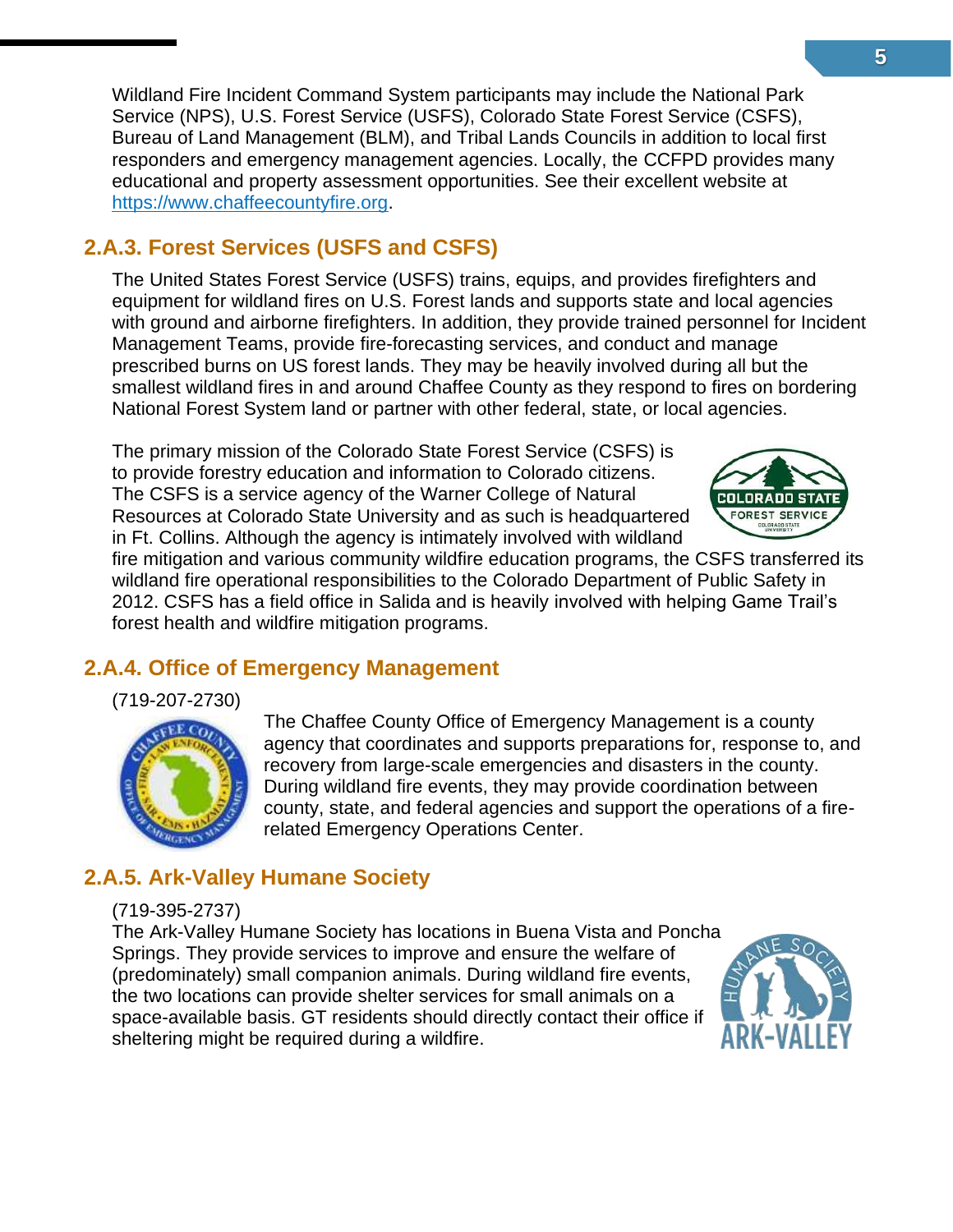#### <span id="page-9-0"></span>**2.A.6. Local Communications**

Your ability to respond effectively to wildland fires in Chaffee County may be directly related to your knowledge of current situational information. This information can consist of wildfire locations, current response, evacuation status and affected areas, forecast weather, evacuation routes, and local shelters/evacuation centers. Residents can receive this information from the following sources:

- 1. Chaffee County Sheriff Everbridge System
- 2. Local FM radio stations. The following can be received in our area:
	- a. FM 88.1
	- b. FM 91.3
	- c. FM 92.3
	- d. FM 93.7
	- e. FM 104.1
- 3. Colorado-based television stations
- 4. Web-based resources (links are active on Windows OS devices)
	- a. [Buena Vista CO weather alerts, warnings, watches and advisories -](https://www.localconditions.com/weather-buena-vista-colorado/81211/alerts.php) [LocalConditions.com](https://www.localconditions.com/weather-buena-vista-colorado/81211/alerts.php)
	- b. Everbridge [Chaffee County Sheriff \(chaffeesheriff.org\)](http://chaffeesheriff.org/communication/everbridge/)
	- c. [Fire Information \(nifc.gov\)](https://www.nifc.gov/fire-information)
	- d. [InciWeb the Incident Information System \(nwcg.gov\)](https://inciweb.nwcg.gov/)
	- e. [RM GACC Incident Information \(nifc.gov\)](https://gacc.nifc.gov/rmcc/incident_info.php)
- 5. Weather/Emergency radios: Unfortunately, Chaffee County does not have a NOAA Weather Radio station within 40 miles. See the following website for information [NOAA Weather Radio.](https://www.weather.gov/nwr/) While there are no NOAA weather radio stations within reception range of GT, there are still uses for emergency radios designed to provide radio access during emergencies. For example, many of these radios not only work off battery power in the event of power failures, but also provide either/both solar or 'hand-crank' power. These radios are wise options to maintain situational awareness during power outages.
- 6. Game Trail Alerts via email. Time permitting, the GT Communications Committee may publish alerts with current fire conditions and information. Because this method requires email capability, electrical power, and web services; please do not count on GT alerts as your primary method of fire information. Additionally, as fire conditions worsen, this service may stop as GT committee members likely will be making evacuation preparations.
- 7. Emergency Scanners. These base or portable radios operate in the UHF and VHF frequency bands and can provide GT residents the ability to monitor first responder communications during wildland fire events. The portable, battery powered models provide a means to maintain a high state of awareness during threatening wildland fires in our area while not counting on electric power. They can allow GT residents to monitor emergency fire operations without having to wait on news outlets. Although potentially useful, the Chaffee County OEM cautions that the many frequency bands used during wildfire events may prevent you from receiving information in all circumstances on a civilian emergency scanner.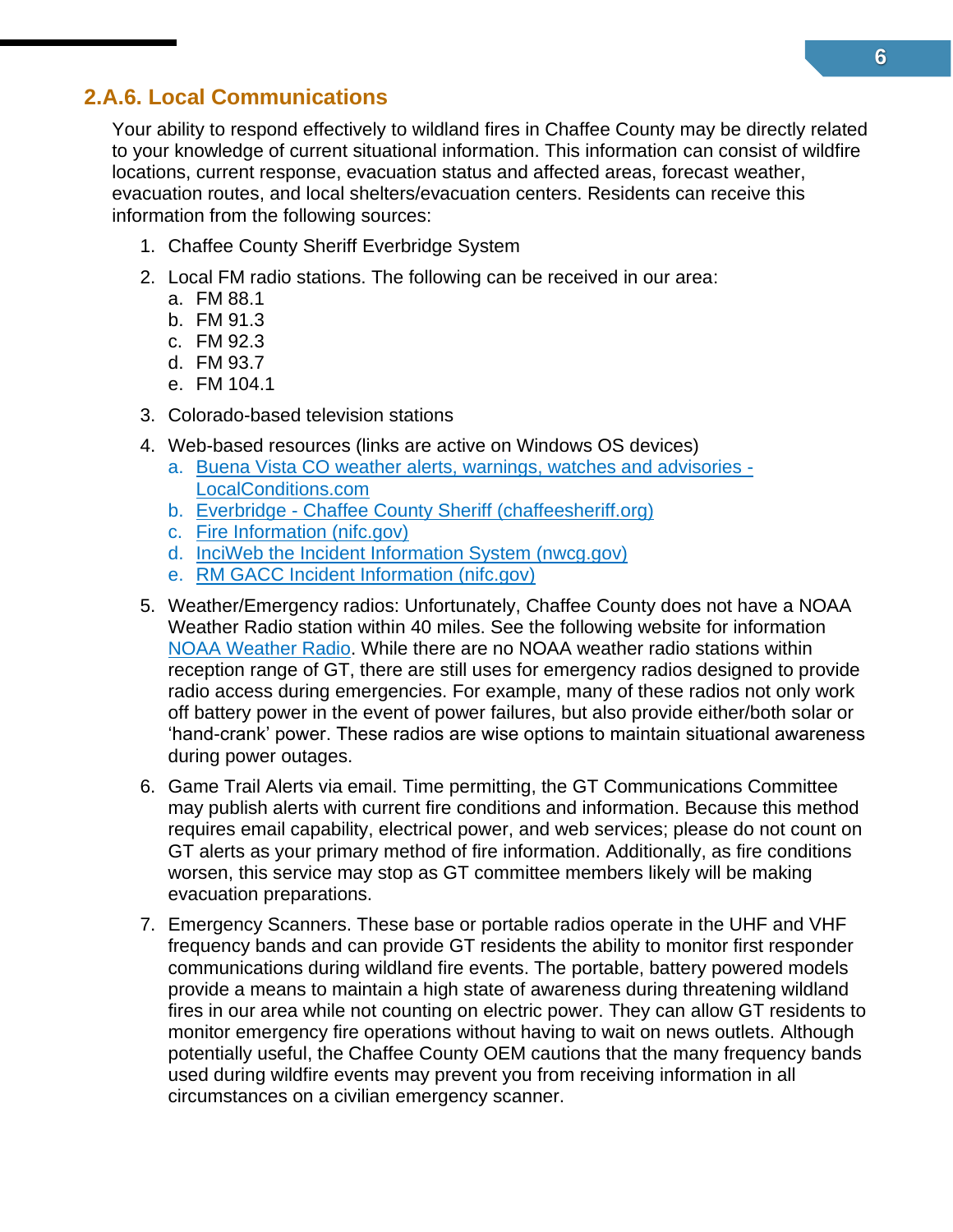#### <span id="page-10-0"></span>**2.A.7. Other Potential Wildland Fire Responding Agencies**

- 1. Central Colorado Regional Airport: With an 8,300 ft. x 75 ft. runway, this facility can provide air support staging for all but the largest air tankers.
- 2. Chaffee County Search and Rescue (contact via the Chaffee County Sheriff)
- 3. Buena Vista Police (719-395-8654)
- 4. American Red Cross (four Colorado chapters Chaffee County is the responsibility of Colorado Springs) Contact them via the Chaffee County OEM at 719-207-2730.
- 5. Federal Emergency Management Agency (FEMA) (see Individual Assistance | [FEMA.gov\)](https://www.fema.gov/assistance/individual)
- 6. Colorado Division of Fire Prevention and Control (303-239-4600 / 4100)

### <span id="page-10-1"></span>**2.B. How Can You Be Notified?**

#### <span id="page-10-2"></span>**2.B.1. Fire Restriction & Ban Stages**

REMEMBER, NO OPEN BURNING IS EVER ALLOWED IN GAME TRAIL. See [GTA Rule](https://gametrailassn.org/dev/wp-content/uploads/2021/03/Outside-Burning-Rule-Reg-21-01-V7-2021-03-10.pdf)  [and Regulation 2021-01 Outside Burning](https://gametrailassn.org/dev/wp-content/uploads/2021/03/Outside-Burning-Rule-Reg-21-01-V7-2021-03-10.pdf) for details.

There are two levels of fire restrictions in Chaffee County. See Table 3. The Chaffee County Sheriff's office declares and publishes Fire Restrictions via their website, local radio stations, highway signs, and the Everbridge powered notification system. Please note that fire restrictions on other than federal lands are governed by county officials and may vary from county to county.

For website hosted fire ban stages, including definitions, see: [Fire Restrictions in Chaffee](http://chaffeesheriff.org/fire-restrictions/)  County - [Chaffee County Sheriff \(chaffeesheriff.org\).](http://chaffeesheriff.org/fire-restrictions/) This website also lists BLM and USFS fire restrictions, which may differ and be more restrictive.

| <b>Table 3 – Chaffee County Fire Restriction Descriptions</b> |                                                                                                                                                                                                                                                                                                                                                                                                                                                                                                                                                                                                                                                                                         |  |
|---------------------------------------------------------------|-----------------------------------------------------------------------------------------------------------------------------------------------------------------------------------------------------------------------------------------------------------------------------------------------------------------------------------------------------------------------------------------------------------------------------------------------------------------------------------------------------------------------------------------------------------------------------------------------------------------------------------------------------------------------------------------|--|
| Stage 1                                                       | The following acts are prohibited:<br>1. Building, maintaining or attending any Open Fire.                                                                                                                                                                                                                                                                                                                                                                                                                                                                                                                                                                                              |  |
|                                                               | <b>Excluded from Stage 1 Fire Restrictions:</b><br>a. Campfires within a permanent constructed ring or fire grate, 3 feet<br>in diameter maximum, in a developed public campground, public<br>picnic ground, commercial campground, or on private property. An<br>example of a permanently constructed ring would be a cement<br>ring that is not movable. Rocks lining a fire pit are not considered<br>permanent and therefore in violation.<br>b. LP gas or liquid fueled stoves that allow the operator to turn the<br>appliance on or off.<br>c. Fireplaces within enclosed buildings equipped with fire screens on<br>the flue.<br>d. Charcoal grill fires at private residences. |  |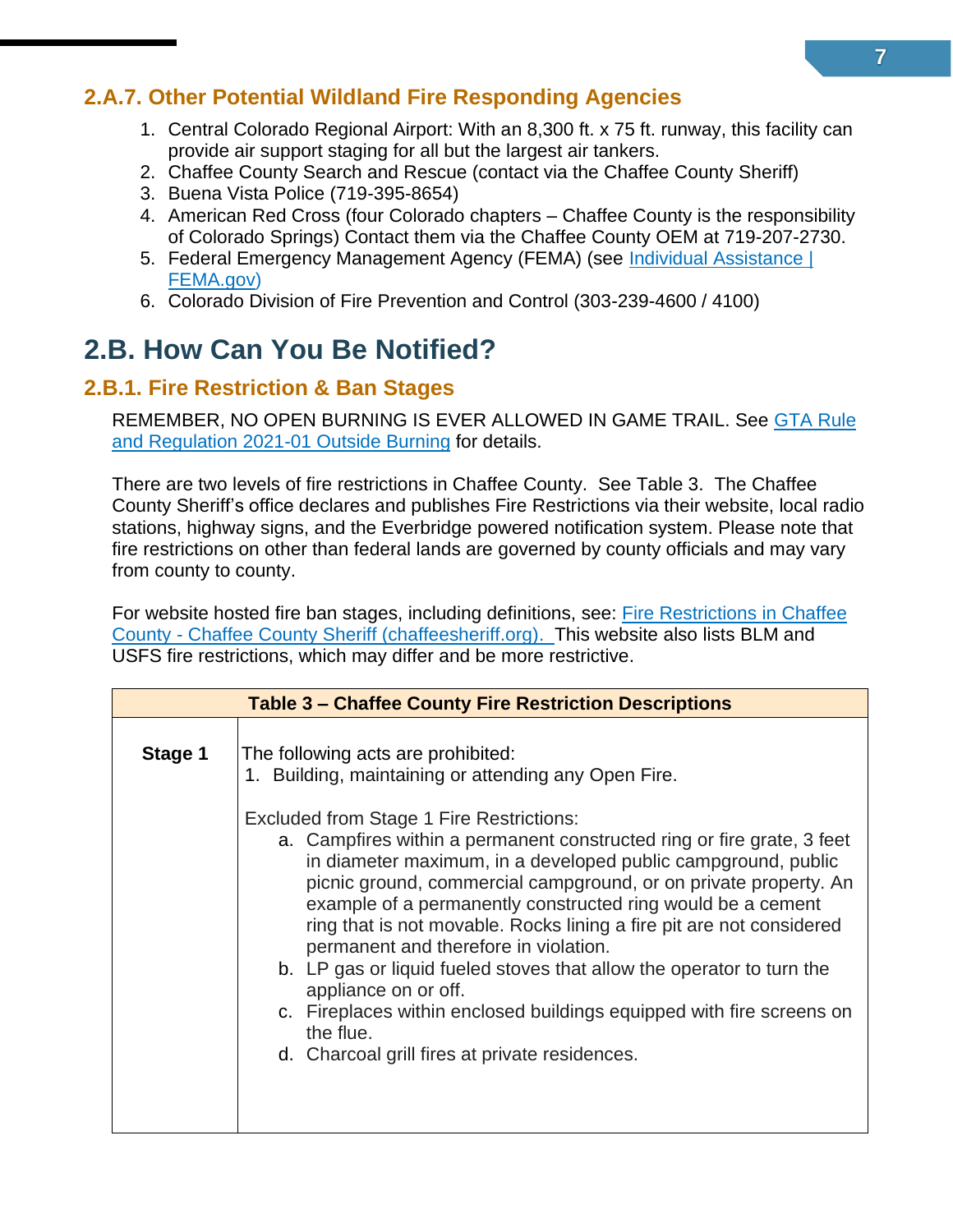| Stage 2 | The following acts are prohibited:                                                                                                                                                                                                                                                                                                                    |
|---------|-------------------------------------------------------------------------------------------------------------------------------------------------------------------------------------------------------------------------------------------------------------------------------------------------------------------------------------------------------|
|         | 1. Building, maintaining or attending any Open Fire.                                                                                                                                                                                                                                                                                                  |
|         | 2. Smoking, except within an enclosed vehicle or building or in an area at<br>least 12 feet in diameter that is barren or cleared of all flammable<br>material.                                                                                                                                                                                       |
|         | 3. Using explosive material: i.e., exploding targets, tracer rounds,<br>fireworks, blasting caps or any incendiary device.                                                                                                                                                                                                                            |
|         | 4. The use of combustion engines and chainsaws, except to the extent<br>exempt (see below).                                                                                                                                                                                                                                                           |
|         | 5. Welding, grinding metal or operating an acetylene or similar torch with<br>an open flame, except within an area of at least 20 feet in diameter<br>that is barren or cleared of all flammable material.                                                                                                                                            |
|         | <b>Excluded from Stage 2 Fire Restrictions:</b>                                                                                                                                                                                                                                                                                                       |
|         | a. LP gas or liquid fueled bar-b-ques/stoves and appliances which<br>allow the operator to turn the flame on and off.                                                                                                                                                                                                                                 |
|         | b. Fireplaces within enclosed buildings which are equipped with<br>adequate spark arresting screens.                                                                                                                                                                                                                                                  |
|         | c. The use of combustion engines and chainsaws with adequate<br>spark arrestors, provided the operator has with him or her a<br>chemical-pressurized fire extinguisher of not less than 8 ounces<br>capacity by weight, and has readily available for use a size 0 or<br>larger round pointed shovel with an overall length of at least 36<br>inches. |
|         |                                                                                                                                                                                                                                                                                                                                                       |

#### <span id="page-11-0"></span>**2.B.2. Initial and Continuing Wildland Fire Status**

Wildland fire status information can be obtained from the following agencies. Also, see paragraph [2. A.6.](#page-9-0) above for specific agency contact information. The below "incident" information system sites allow you to monitor fires, controlled burns, and slash burns throughout the United States. The RM GACC site is the best source for Colorado and bordering states.

- 1. Local radio stations
- 2. TV news
- 3. Emergency alert program powered by Everbridge
- 4. Websites
- 5. Local highway signs
- 6. GT Alert message
- 7. The National Interagency Fire Center: [Fire Information \(nifc.gov\)](https://www.nifc.gov/fire-information)
- 8. Incident Information System: [InciWeb the Incident Information System \(nwcg.gov\)](https://inciweb.nwcg.gov/)
- 9. Rocky Mountain Area Coordination System: [RM GACC Incident Information](https://gacc.nifc.gov/rmcc/incident_info.php)  [\(nifc.gov\)](https://gacc.nifc.gov/rmcc/incident_info.php)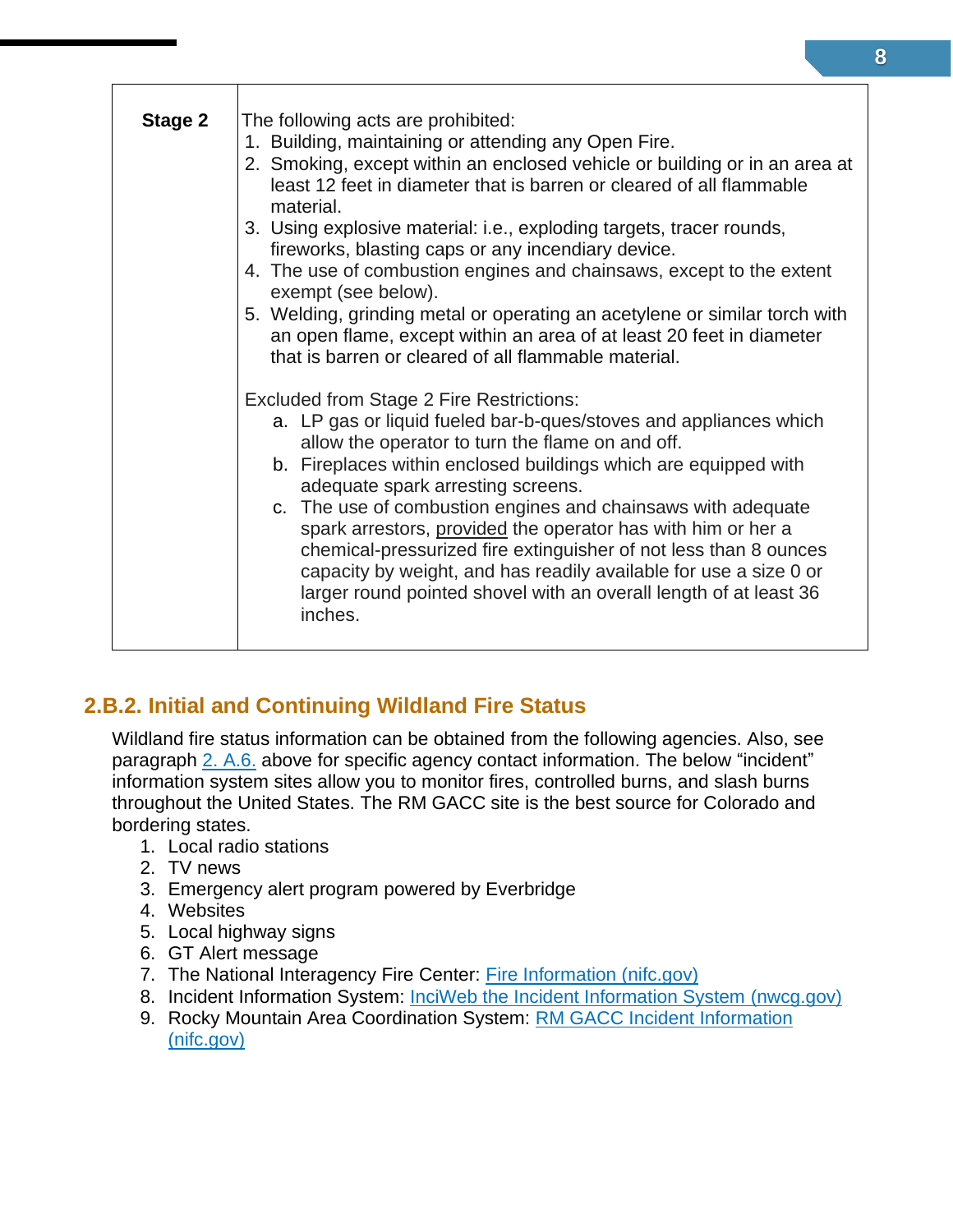#### <span id="page-12-0"></span>**2.B.3. Evacuation Orders and Notices**

These notices and orders are issued by the Chaffee County Sheriff based on the fire status, weather, fire behavior forecasts, and estimated time available for evacuation. Just as with fire status reports, the Sheriff likely will communicate these notices and orders by all means available in the local area. The Forestry Committee believes all GT residents should be prudent by not counting on having residential electrical power (think battery-powered devices), and by strictly following the Sheriff's evacuation notices and orders. Finally, don't depend on the GT Alert email messages for these evacuation directions as these alerts may not be rapid enough given conditions and may not be a Communications Committee priority at the time.

- 1. Local radio stations
- 2. TV news
- 3. Everbridge emergency alert program
- 4. Websites
- 5. Local highway signs
- 6. GT Alert message
- 7. Emergency Scanner

### <span id="page-12-1"></span>**2.C. First Response and Responders**

In the area surrounding our GT subdivision, the primary first responders are the Chaffee County Sheriff's Office, the Chaffee County Fire Protection District, the Chaffee County Office of Emergency Management, Emergency Medical Services, and a wildfire severity-based level of the Wildland Fire Incident Command System. The Sheriff may issue evacuation notices/orders, designate evacuation routes beyond the GT subdivision boundaries, and staff checkpoints for control of the wildland fire incident area. The Incident Command (IC) level may range from a very small Type 5 system with only singular individuals to a large Type 1 system with all IC positions active including multi-agency and national-level participants. This command system may begin leading the multi-agency response to the wildfire incident.

In addition to these agencies, the GT Forestry Committee has outlined a wildland fire firstresponse by activating a single program:

GT Predesignated Evacuation Routes. At the issuance of any evacuation notice, all GT residents should begin using the GT Predesignated Evacuation Routes within the boundaries of Game Trail. These routes and procedures are defined in [Section 2. E.](#page-27-1)

### <span id="page-12-2"></span>**2.D. Power and Utilities Outage Information**

Although the Sangre de Cristo Electric Association power grid in Game Trail is buried and extremely fire resistant, plan for and assume you

may lose power and possibly other utilities before and during a wildland

fire. Remember, GT water is provided by electrically powered wells and is vulnerable to natural disaster related events. As a result, prepare before the outage as appropriate:

- Learn how to manually open your automatic garage doors.
- Be familiar with your home's utility service boxes and sources (electricity, water and gas).
- Keep your refrigerator and freezer doors closed if you lose power.
- Before you lose electricity, fill tubs and sinks with water for outage usage.
- Keep some bottled or stored water on the premises.
- Stage flashlights around the house for power-out usage.
- Keep your cell phone charged and have a car-compatible charger.

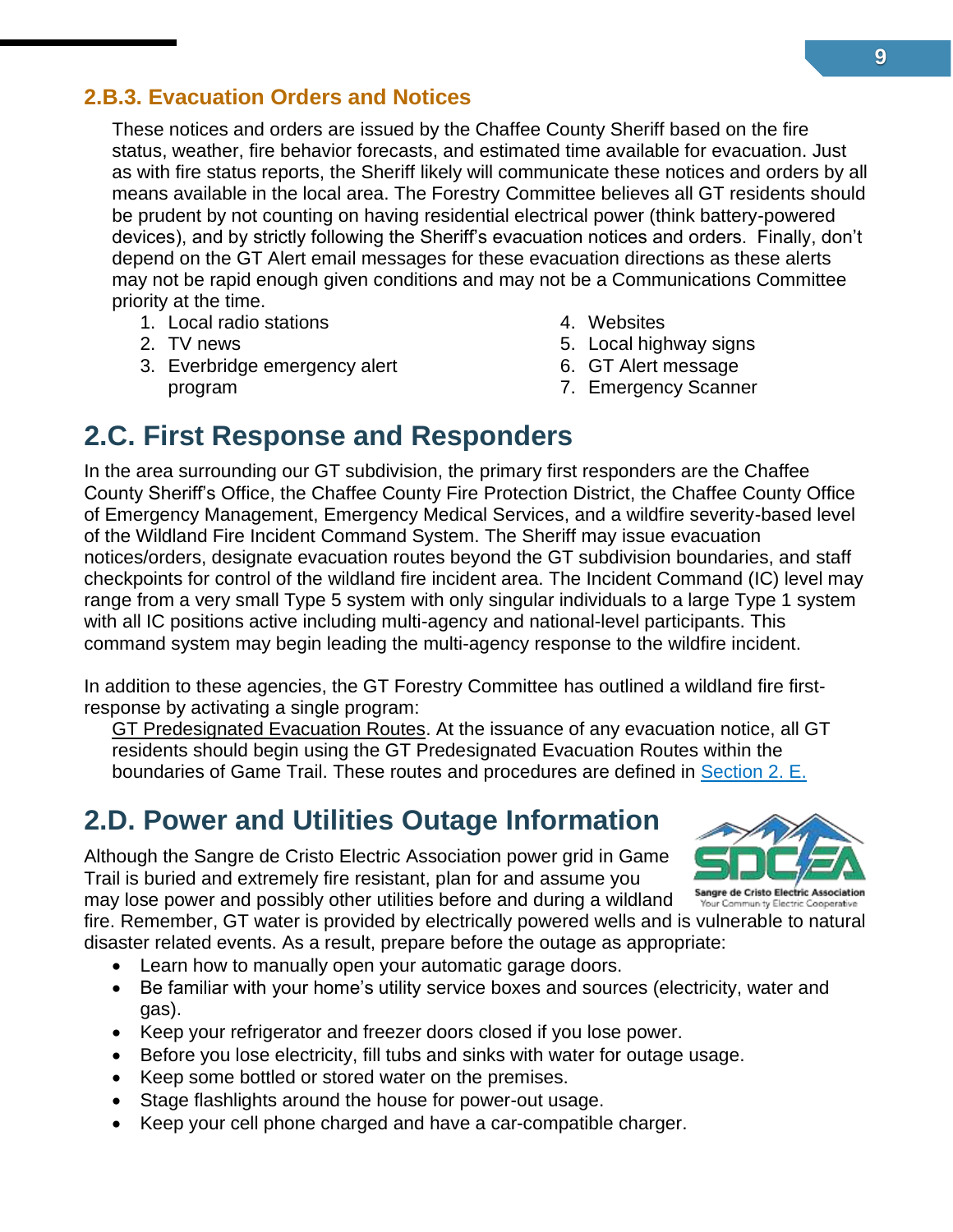### <span id="page-13-0"></span>**2.E. GT Predesignated Evacuation Routes**



GT residents should depart GT via a designated Northern or Southern Evacuation route. See [6.A.](#page-27-0) for route maps and details. GT Forestry has established these two routes on our private roads to prevent unnecessary congestion on the limited paths leading out of GT. In fact, other than traveling offroad, these routes are the only motorized vehicle escape roads out of our area.

[Your des](http://www.pngall.com/road-png/download/25065)ignated route is based entirely on the quickest and most direct route out of our subdivision. Directive policies for these evacuation routes are:

- They are activated at the first evacuation order. This will probably be the Sheriff-directed [volu](https://creativecommons.org/licenses/by-nc/3.0/)ntary evacuation order.
- [•](https://creativecommons.org/licenses/by-nc/3.0/) Do not use a non-designated route unless you are in a blocked or life-threatening situation, you are traveling to another part of GT to assist the evacuation, your vehicle cannot navigate its intended route, or you are ordered by law enforcement.
- Follow your designated GT evacuation route all the way to Hwy 24 or Colorado 306.
- Comply with law enforcement instructions, road closures, and road blocks.

### <span id="page-13-1"></span>**2.F. Evacuation Centers**

During mandatory wildfire evacuations, GT residents should move to locations outside the immediate GT vicinity and beyond Chaffee County if practical. Ideal locations are Colorado Springs, Pueblo, Denver, and other Front Range cities as these areas have significantly more living accommodations. Do not assume you will be at these locations for only a few days, which is a best-case scenario. Probable worst-case scenarios are weeks of isolation from your GT home or a loss which prevents any ability to return.

Chaffee County officials may open evacuation / reunification center(s) at "to-be-determined" and announced locations. The local evacuation center may be the best location to access upto-date information on all aspects of the fire event to include when you may be allowed back into Game Trail. Even if you plan to evacuate to the Front Range, we recommend stopping by these centers to access potentially important information from relief agencies and insurance companies. Monitor radio and TV stations for information on these locations. At the centers: GT residents may learn about current wildfire status, temporary emergency shelter and supplies, and assistance teams from medical facilities, Red Cross, FEMA, and insurance companies.

Of primary importance is that GT residents plan to take care of themselves, not anticipate longterm shelters, and evacuate with important items that were prepared well before the wildland fire event. See checklists beginning in [Section 5.](#page-21-0)

### <span id="page-13-2"></span>**2.G. Pets and Livestock**

Pets and large animals can become members of your family, and other than an ingrained "flight" response, have no way to care for themselves. GT residents with either small or large animals should prepare early for their evacuation and care. This includes transportation carriers, health and food supplies, and lodging. We can assume that BV and Salida may open their respective rodeo grounds for large animal boarding and that the Ark Valley Humane Society may shelter small animals on a space-available basis. However, we recommend you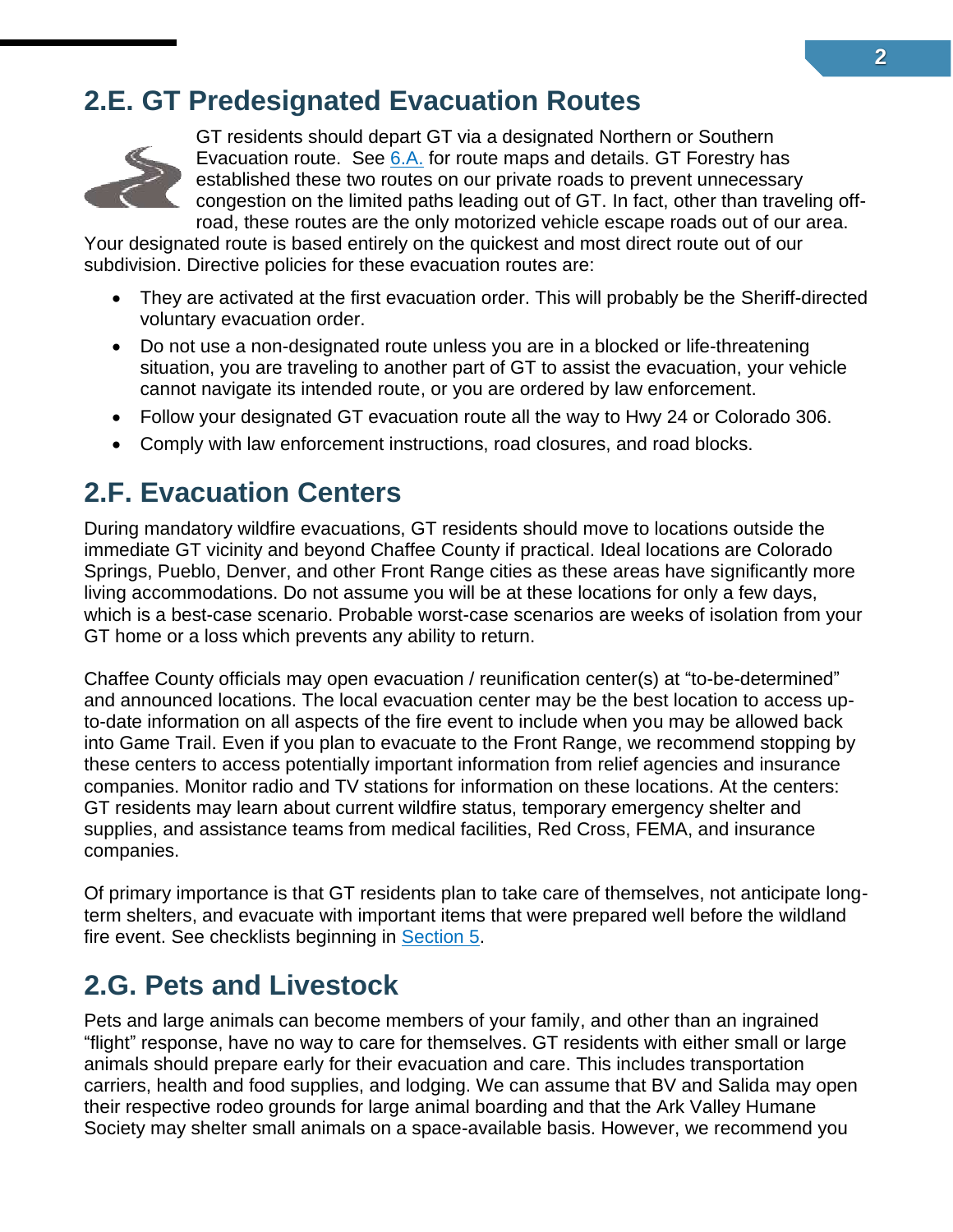investigate more appropriate and longer-term facilities in and beyond Chaffee County. Local radio, TV and emergency notifications may advertise these temporary animal shelters and boarding locations.

One final note – do not delay an evacuation or return to your home after an evacuation order if your animals have run away, cannot be located, or refuse to be loaded into a vehicle or trailer. With their survival instinct, animals can and will normally flee and survive. However, if their human family delays an evacuation and perishes during a wildfire, their future may be in doubt. Please make early preparations for their welfare, evacuate as recommended, and notify animal welfare officials if you were unable to bring them out during your evacuation.

### <span id="page-14-0"></span>**2.H. Reporting a Wildland Fire or Fire Ban Violations**

Game Trail residents detecting a previously unreported wildland fire or any fire ban violations should immediately call 911 and report the incident to authorities.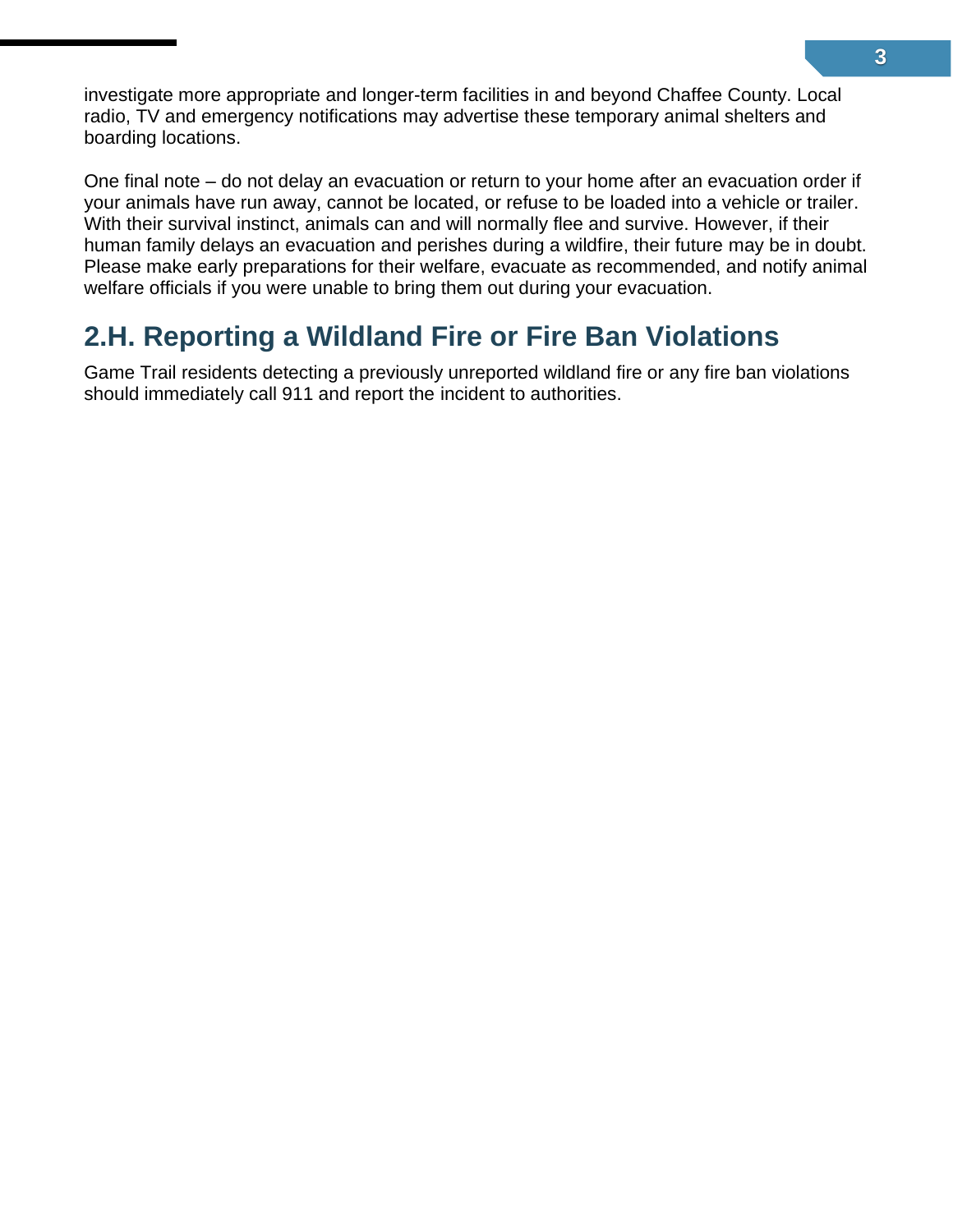# <span id="page-15-0"></span>**3. Pre-Wildfire Planning**

Without question, pre-wildfire planning is the key to survival, minimizing residential damage, preventing loss of personal items, and post-fire actions. During a wildland fire event in GT, residents may have only minutes to prepare, evacuate, and survive. Try to visualize that situation - you have received a mandatory evacuation notice and have minutes to decide what lifetime possessions to save from near-certain loss. Adrenalin likely will be flowing, and you may not be able to think clearly as smoke and heat approach your home. Commonly, a wildfire smoke column can approach 15,000 feet in altitude and may tower over GT if within 10 miles. These columns and dense downwind smoke can darken skies and turn daytime into nearnighttime conditions. If you are in GT during a threatening wildland fire, it is certain you may be a part of an adrenalin-stoked event with short timelines, confusion, and unclear thoughts and actions. NOW is the time to prepare both personally and GT community-wide.

### <span id="page-15-1"></span>**3.A. Personal Planning**

Pre-wildfire personal planning should consist of long lead-time actions to prepare your property and residence, and personal-business preparations for a wildfire event that might destroy your home and its contents. Because the GT Forestry Committee has published extensive basic information and contacts to help mitigate wildfires through preparation of your lot and home's exterior, we will concentrate on the personal-business aspect of wildfire preparation in this section of our action plan. However, don't neglect these key points with respect to lot and home preparation:

- The Colorado State Forest Service (CSFS) and trained GT Forestry Committee volunteers are willing and able to conduct lot and home assessments to help you gage your current condition and determine the next steps to better defensible space. To request an assessment either call the CSFS (719) 539-2579 or email the Forestry Committee [forestry@gametrailassn.org.](mailto:forestry@gametrailassn.org)
- Home construction materials and maintenance of your home play a role in wildfire resistance. If you're building new or renovating your home; choose fire resistant roofs, siding and exterior wall materials, exterior trim materials, and construction techniques to reduce combustibility. Finally, well-maintained exterior wood is more fire resistant than dry, poorly maintained materials.
- Ensure your home's defensible space meets CSFS guidelines. For details, read the CSFS guidebook on defensible space called [The Home Ignition Zone: A guide to](https://csfs.colostate.edu/wp-content/uploads/2021/04/2021_CSFS_HIZGuide_Web.pdf)  [preparing your home.](https://csfs.colostate.edu/wp-content/uploads/2021/04/2021_CSFS_HIZGuide_Web.pdf)

The personal affairs component of wildland fire preparation can be described as preparing your home and contents, insurance, personal property records, and your financial and medical records as if you leave your home and are never able to return again; that is, your home and its contents are total losses. The GT Forestry Committee recommends you plan to pack at least two sets of items in luggage, totes, bags, or boxes that can be picked up and placed in your vehicle rapidly when confusion reigns during an evacuation. These two sets are 1) personal clothing/bath items in a "Go-Bag" and 2) important documents/records in a transportable tote or hard-case "Escape-Bag." The winter months in Buena Vista are a perfect time to prepare your Go-Bag and Escape-Bag and the following basic essentials: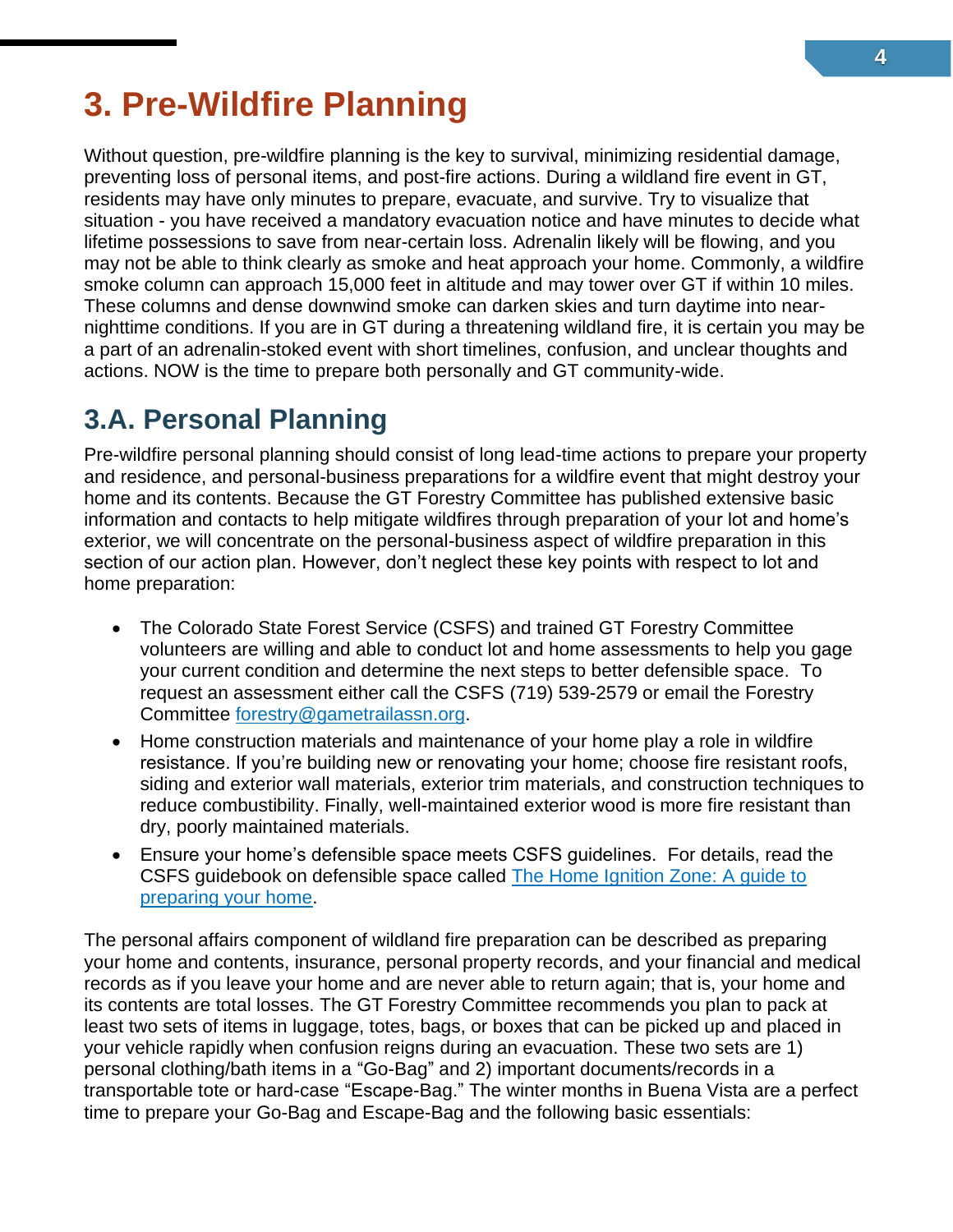- **Adequate Home and Personal Property Insurance.** With increased construction costs, there's a good chance your home is underinsured. If you haven't talked to your insurance company in several years, consider reviewing your home and personal property policies and asking about proper coverages and limits of your policy. For example, does your policy cover costs of debris removal if your home is destroyed? While talking to them, ask if they provide discounts to Firewise USA® communities, a rating which Game Trail possesses.
- **Home Inventory.** An essential piece of information for judging the adequacy of coverage and filing loss claims is an accurate listing and visual evidence of your home's contents. Your data should include the item model and serial number, purchase price, and date acquired. Visual evidence can be pictures or videos of your home's contents. This list should be updated annually as you acquire new items. At the very least, maintain a video of your entire home's interior.
- **Important Documents.** Homeowners should consider gathering originals, copies, or scans of important documents for quick access and evacuation. In addition, remote storage, if in electronic form, is a possibility. These may include, but are not limited to:
	- o Birth certificates
	- o Marriage certificates
	- o Home deeds
	- o Tax records
	- o Social Security and Medicare information
	- o Insurance policies
	- o Passports
	- o Wills
	- o Vehicle titles
	- o Contact information for business associates, friends, and family
	- o Password books
	- o Computer backups
	- o Medical and immunization records
	- o Retirement/pension information
- **Financial Information.** While most financial information can be accessed via online accounts, consider gathering the following records, items, and resources. Much of the information can be stored electronically with remote storage, CD/DVDs, or flash drives. The purpose of collecting these items is to permit you to purchase immediately needed items if you evacuate and to rebuild your finances if you lose your home.
	- $\circ$  Cash store an emergency amount in your wildfire Go-Bag to permit rapid purchases. A Go-Bag is your emergency bag that is packed with essentials and that can be carried out-the-door within minutes during evacuations.
	- o Financial account numbers and access information (user/password) for all accounts
	- o Credit card information
	- o Stocks, bonds, and CDs
	- o Employment/pension information
	- o Retirement information
	- o Online account user ids and passwords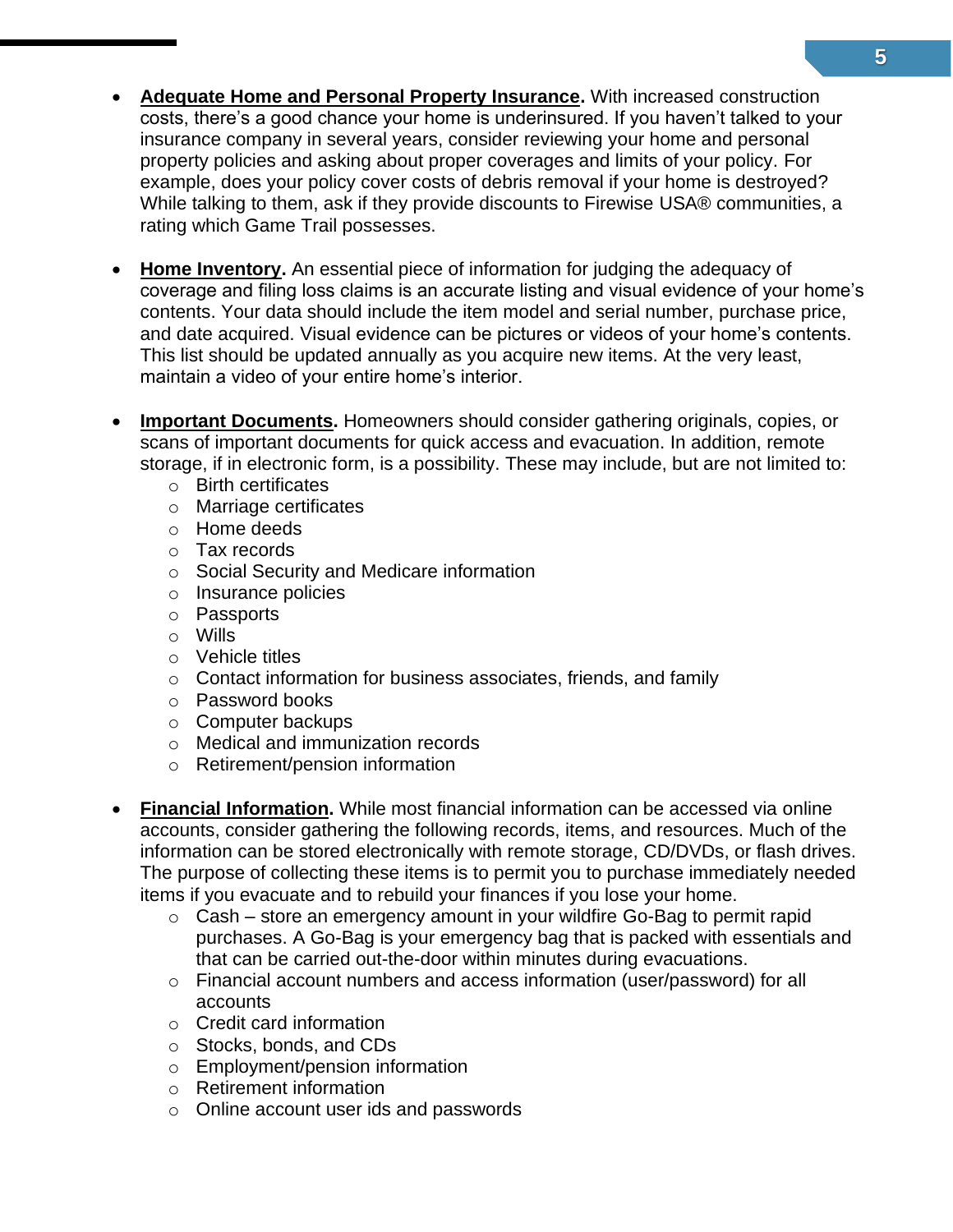- **Medical Records.** If your home is destroyed, consider the type of medical information you would need to recreate your medical history and accounts. As with financial records, much of the information can probably be stored at your physician's office or insurance company. However, if you need immediate access to records or are treated in a new location, we recommend including the following in your wildfire Escape-Bag.
	- o Records relating to diagnosis, illness, and current treatments
	- o X-rays, scans, and MRIs
	- o Prescriptions
	- o Shot/immunization records
	- o Medicare or insurance account information and card
	- o Medical bill status and supporting Explanations of Benefits
	- o Pet medical records
- **Short-Term Rentals (STR)**. STRs present a special challenge to homeowners and renters, especially in regard to local area awareness, wildfire planning and mindfulness, and communication. STR owners should educate their renters on the elements of this wildland fire action plan and steps necessary for survival during wildfire events. The Forestry Committee encourages landlords to make this plan available to renters and to verbally brief them on wildfire risks, notification basics, and evacuation procedures.

### <span id="page-17-0"></span>**3.B. Game Trail Planning**

The GT HOA and committees feel a responsibility to prepare our community for wildland fire events and to conduct actions to preserve life and property. Under the leadership of the Forestry Committee, the Board of Directors and committees strive to do the following:

- 1. Prepare recommendations for GT residents on necessary wildfire preparations.
	- a. Wildfire mitigation
	- b. Home preparation
	- c. Personal preparation
- 2. Prepare and execute notification procedures.
- 3. Interface with local agencies on notification procedures, full and part-time resident status, and possible use of GT land for fire fighter, equipment, and medivac purposes.
- 4. Manage the within-GT evacuation routes.
- 5. Create and distribute wildland fire "step-by-step" checklists.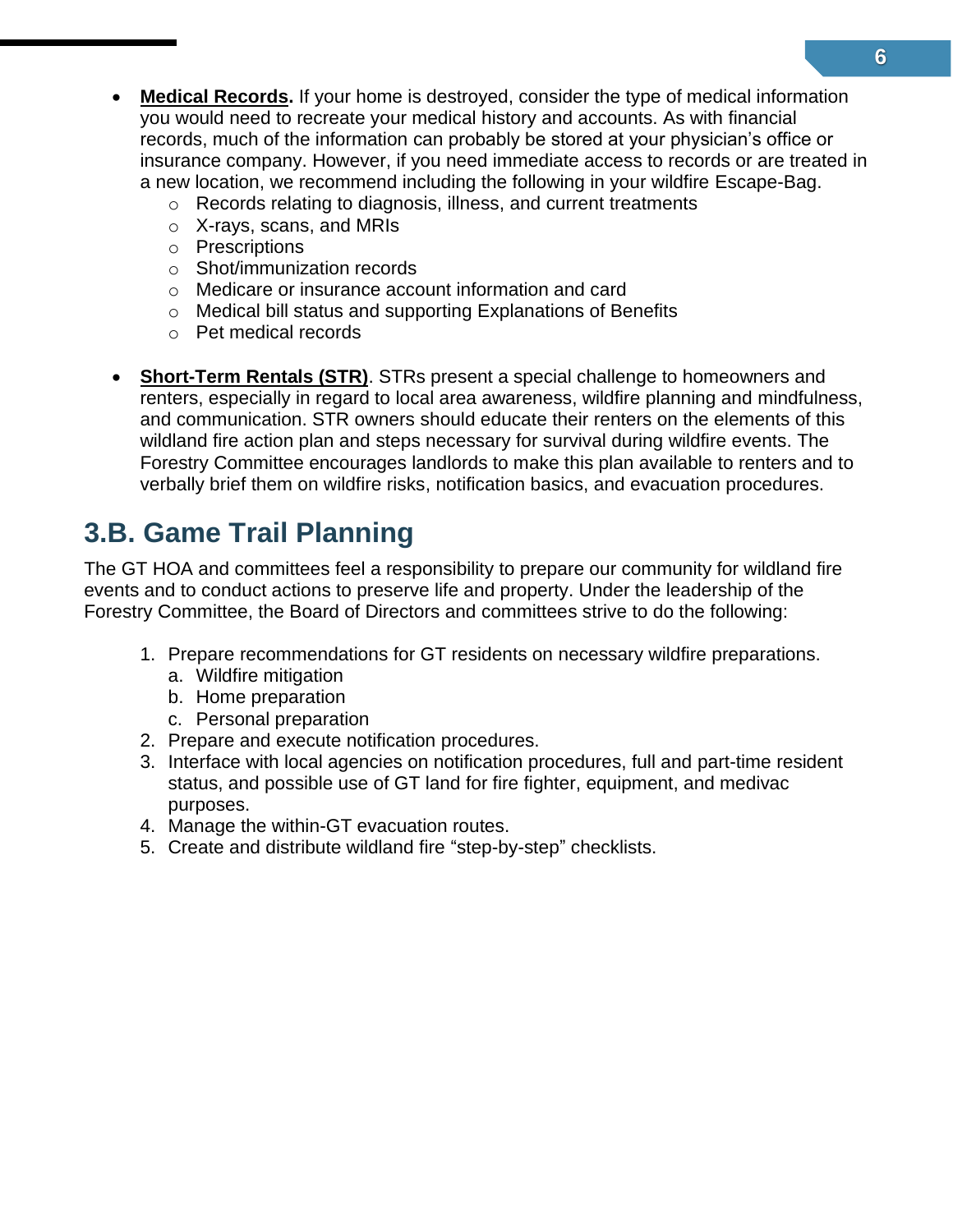# <span id="page-18-0"></span>**4. Step-By-Step Actions**

While the GT Board of Directors and Forestry Committee can develop wildland fire plans and encourage residents to prepare, the main responsibility rests with each GT resident. As a consequence, your survival and the state of your residence and its belongings may hinge on how well you prepare and act as an individual during wildfire events. To assist you, the following paragraphs lay out a step-by-step action plan that begins as fire season approaches and ends with a GT wildfire evacuation. The six action phases are based on local fire threat conditions and list suggested actions for each phase.

The Forestry Committee sequenced these actions relative to an estimated time to complete an action versus the time in which a wildfire could reach GT under each phase's conditions. For example, in Phase-4, a wildfire located 10 miles from GT could reach our boundaries in less than two hours, hence, the Phase-4 actions should be feasible to complete in fewer than two hours. If you are slower than average, you should begin earlier than recommended. Also, modify steps as desired according to your situation.

Lastly, these "step-by-step" actions assume you have accomplished the personal pre-wildland fire preparations discussed in previous sections of this plan.

### <span id="page-18-1"></span>**4.A. Phase 1 Fire Season**

**Local Conditions:** Late spring and summer fire season begins as winter moisture gives way to drier conditions.

#### **Your Actions:**

- 1. Place critical fire evacuation items in transportable containers.
	- a. Pack your [Go-Bag.](#page-21-1) [See 5. B.](#page-23-0) for a checklist.
	- b. Pack your Escape-Bag. [See 5. C.](#page-25-0) for a checklist.
- 2. Check your Everbridge notification program status.
- 3. Check batteries in flashlights and radios.
- 4. Check fire extinguishers and purchase new ones, if needed. Review how to use them.
- 5. Move firewood at least 30 feet away from the house outside Home Ignition Zone 2.
- 6. Remove fuels from your lot following Forestry Committee recommendations.
- 7. Maintain your home's exterior in accordance with fire mitigation recommendations.

### <span id="page-18-2"></span>**4.B. Phase 2 Dry Conditions**

**Local Conditions:** Chaffee County and the areas around GT are in "Severe" or worse drought conditions, or Stage 1 fire restrictions are issued in Chaffee County.

#### **Your Actions:**

- 1. Ensure cars and trailers are trip-ready.
- 2. Position your Go and Escape-Bags, and valuables in a central, accessible location.
- 3. Ensure adequate fuel for chainsaws.
- 4. Ensure your personal firefighting tools, water hoses, and ladders are available.
- 5. Check lot for hazards.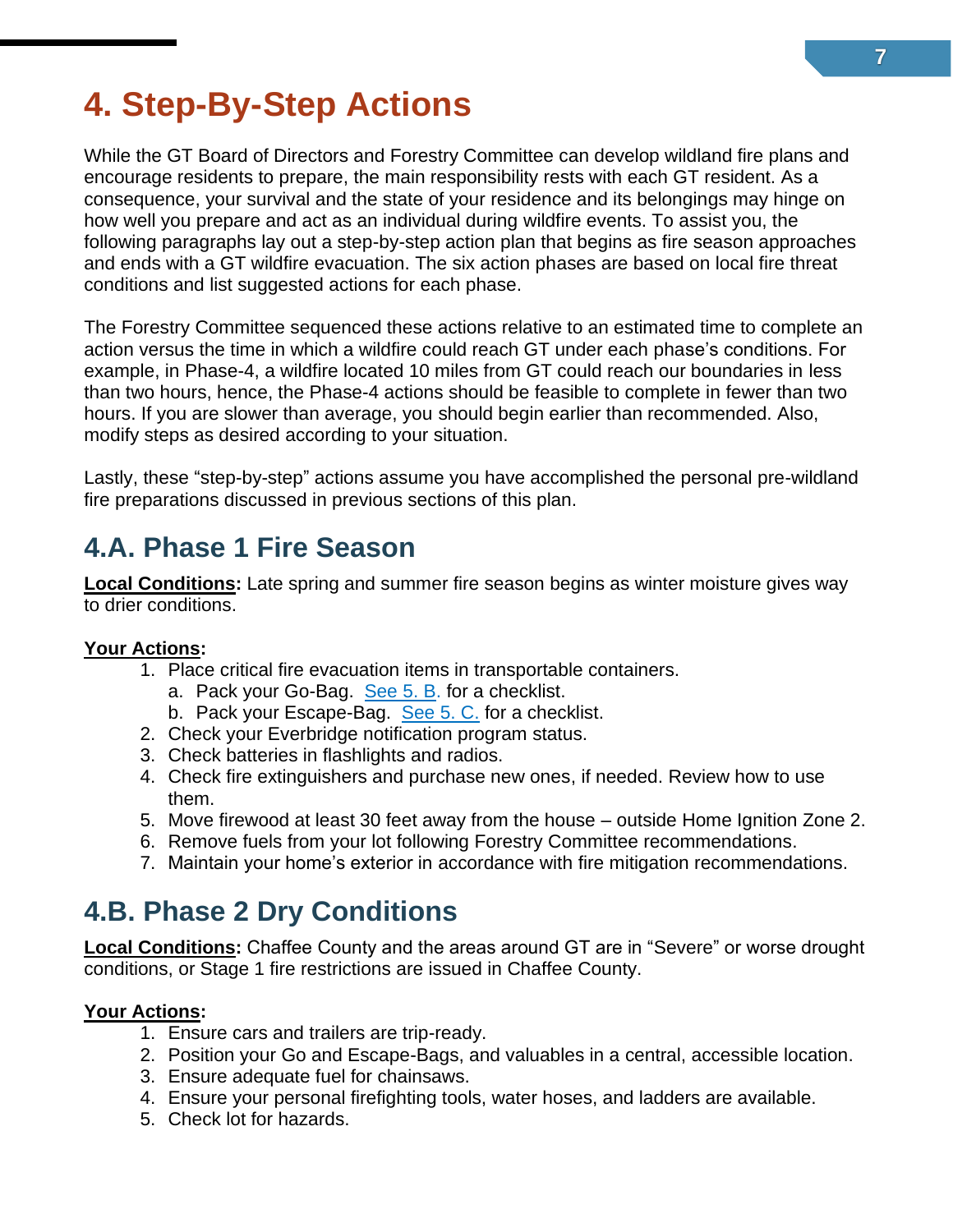### <span id="page-19-0"></span>**4.C. Phase 3 Heightened Fire Risk**

**Local Conditions:** Previous drought conditions persist or worsen, and Stage 2 fire restrictions are issued in Chaffee County. In addition, fires may be igniting in nearby counties.

#### **Your Actions:**

- 1. Double check all Go-Bags and Escape-Bags. If feasible, place them near or in vehicles.
- 2. Conduct final lot clean up to remove fuels and create adequate defensible space.
- 3. Fuel and lubricate chainsaws.
- 4. Gather and remove flammables from house, if feasible.
- 5. Position detachable RV propane tanks away from house and relocate motorhomes.
- 6. Connect water hoses.
- 7. Load trailers with evacuation items like UTVs, ATVs, and motorcycles when not in use and if practical.
- 8. Start keeping clothing, durable shoes or boots, and flashlights in your sleeping area.
- 9. Get adequate cash for emergencies.

### <span id="page-19-1"></span>**4.D. Phase 4 Fire in Vicinity**

**Local Conditions:** An active wildland fire is within 10 miles of GT.

#### **Your Actions:**

- 1. Move extra vehicles off lot, if possible.
- 2. Move boxes and totes to include Go-Bags and Escape-Bags to vehicles.
- 3. Place desired items on trailers (ATVs, motorcycles, valuables).
- 4. If feasible, hitch trailers to vehicles.
- 5. Begin parking vehicles facing down the drive and carry spare keys with you.
- 6. Clear last fuels from house vicinity.
- 7. Remove flammables and explosives from home to include propane tanks from decks, RV's, campers, etc.
- 8. Close all outside home vents.
- 9. Position ladders near home.
- 10.Pack food boxes with non-perishables.
- 11.Stage clothing you can use during evacuation (long shirt, long pants, heavy boots, scarf or bandanna for face, helmets, goggles or glasses). Note – if you have fireproof clothing, use it.

### <span id="page-19-2"></span>**4.E. Phase 5 Pre-Evacuation Warning Issued**

**Local Conditions:** An active wildland fire is in the vicinity warranting issuance of a preevacuation warning. (If you want to evacuate early, do not wait for an additional order…leave.)

#### **Your Actions:**

- 1. Move vehicles out of garage. Park facing the escape route.
- 2. Disconnect automatic garage door openers, but keep doors closed.
- 3. Close all windows.
- 4. Move furniture away from windows and off decks.
- 5. Remove flammable window coverings. If fireproof, close them.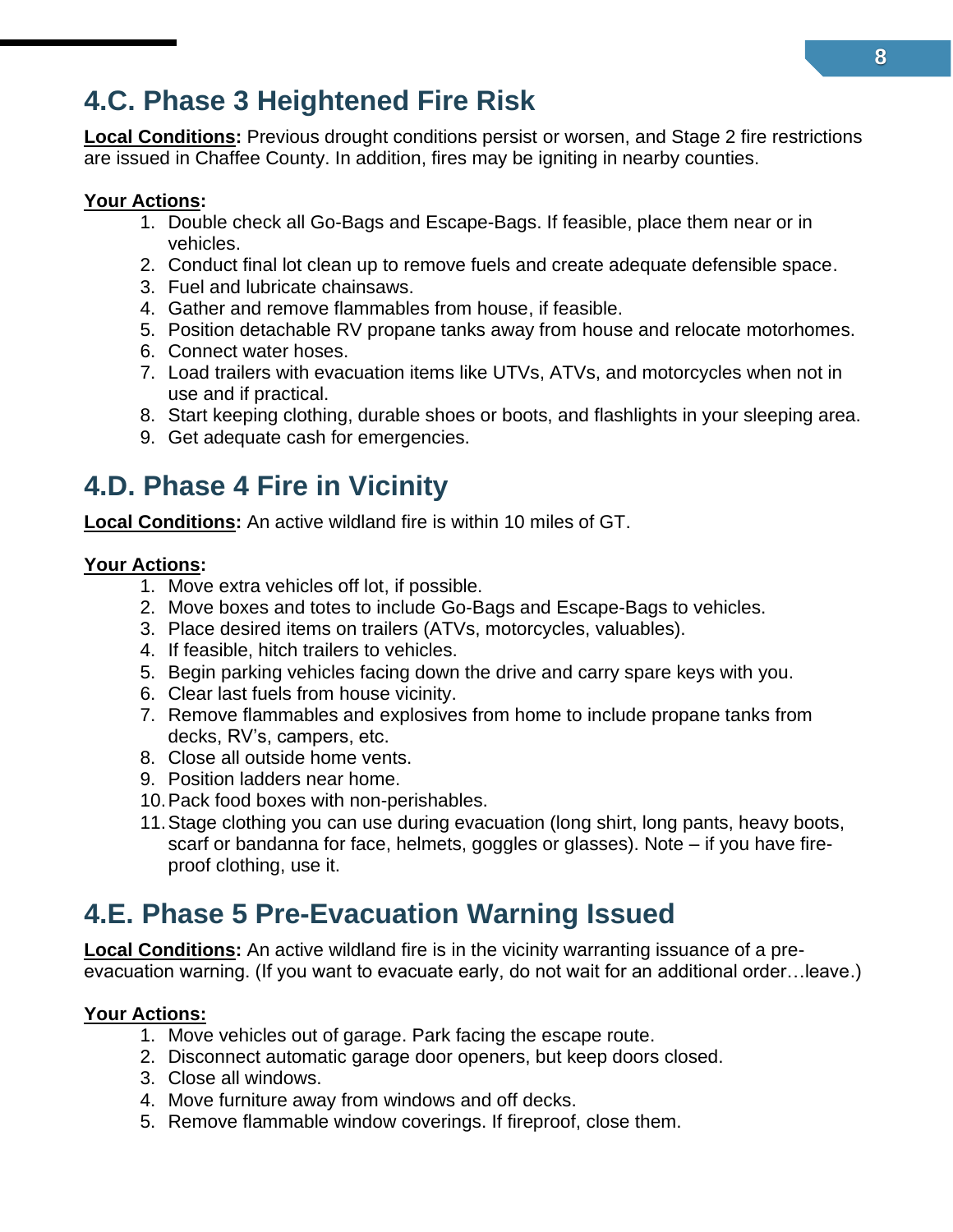- 6. If desired, wet roof or apply fire resistant materials to home.
- 7. Move food to coolers and/or boxes.
- 8. Place final items in evacuation vehicles.
- 9. If feasible, move pets to another location.

### <span id="page-20-0"></span>**4.F. Phase 6 Immediate Fire or Evacuate Order**

**Local Conditions:** An active wildland fire is within 2 miles of GT boundaries or a Mandatory Evacuation order has been issued. (If you want to evacuate earlier, do not wait for an order…leave.)

#### **Your Actions:**

- 1. Shut off propane. <https://preparednessadvice.com/turn-large-propane-tanks/>
- 2. Turn on interior and exterior house lights.
- 3. Move final items to vehicles.
- 4. Evacuate GT via your designated evacuation route.
- 5. Travel to the announced evacuation center for information or services.
- 6. Do Not Return to your Home until the all-clear is announced by emergency personnel.
- 7. IF YOU ARE TRAPPED IN THE HOUSE:
	- a. STAY CALM AND GATHER YOUR FAMILY IN ONE AREA.
	- b. CALL 911 AND STATE SITUATION AND LOCATION.
	- c. FILL SINKS AND TUBS WITH WATER.
	- d. WET NATURAL FIBER BLANKETS FOR COVER.
	- e. KEEP AWAY FROM OUTSIDE WALLS AND WINDOWS.
	- f. STAY IN CENTRAL AREA OF HOME OR AREA OF REINFORCED STRUCTURE.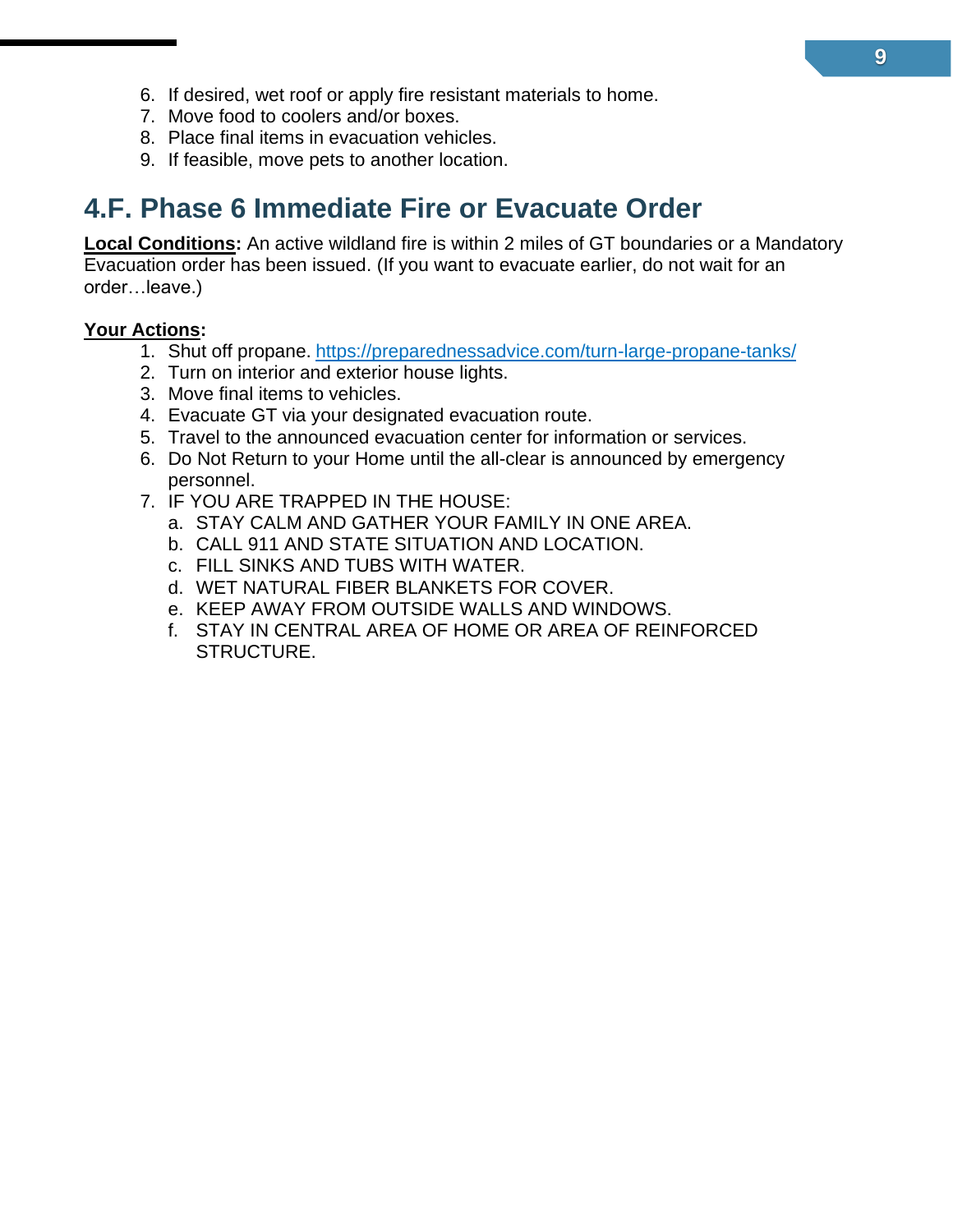# <span id="page-21-0"></span>**5. Checklists**

All of the following checklists are posted as separate documents on the GT website to permit easy access and printing. The checklists are available as Word documents so you may customize them for your personal needs. In addition, this action plan houses a single checklist on individual pages to permit printing directly from the plan.

<span id="page-21-1"></span>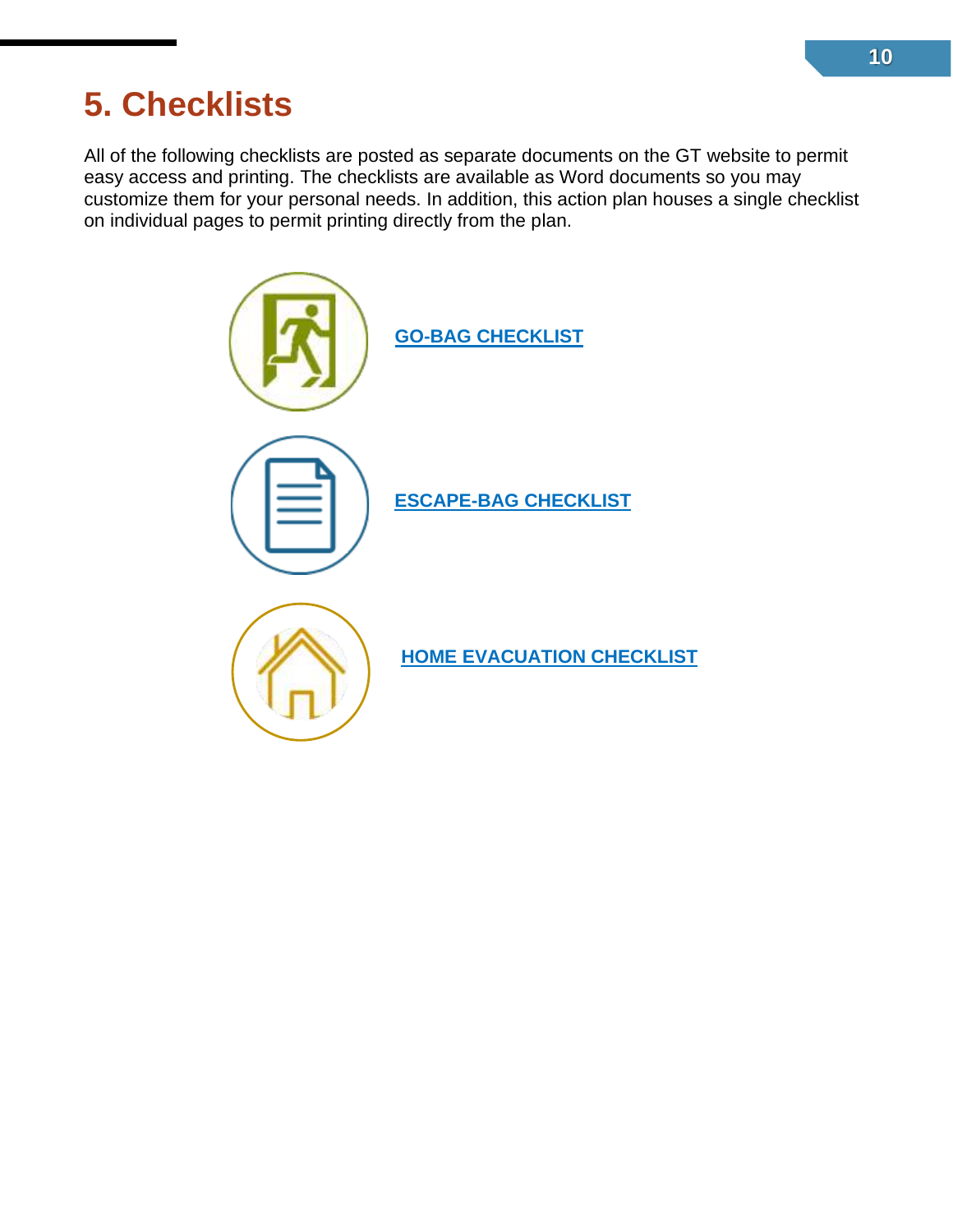### <span id="page-22-0"></span>**5.A. Step-by-Step Actions Quick List**

This checklist is available on the GT website for reproduction and customization. We recommend you post it in a visible location in your home.

| <b>Step-By-Step Actions – Quick List</b>                                                                                                                                                                                                                                                 |                                                                                                                                                                                             |  |  |
|------------------------------------------------------------------------------------------------------------------------------------------------------------------------------------------------------------------------------------------------------------------------------------------|---------------------------------------------------------------------------------------------------------------------------------------------------------------------------------------------|--|--|
| Note: A thorough list of actions is included in the Game Trail Wildland Fire Action Plan.<br>For this Quick List, some early phase actions are not repeated in later phases.                                                                                                             |                                                                                                                                                                                             |  |  |
| <b>Phase 1: Fire Season</b>                                                                                                                                                                                                                                                              |                                                                                                                                                                                             |  |  |
| • Pack Go-Bag and Escape-Bag<br>• Check your emergency notification status<br>• Check batteries in flashlights and radios<br>• Check fire extinguishers; review usage                                                                                                                    | • Move firewood away from house<br>• Remove fuels from your lot<br>• Maintain your home's exterior                                                                                          |  |  |
| <b>Phase 2: Stage 1 Fire Restrictions or "Severe" Drought</b>                                                                                                                                                                                                                            |                                                                                                                                                                                             |  |  |
| • Ensure cars and trailers are trip-ready<br>• Position Go- and Escape-Bags and valuables<br>• Ensure adequate fuel for chainsaws                                                                                                                                                        | • Ensure personal fire tools, hoses, and<br>ladders are available<br>• Check lot for hazards                                                                                                |  |  |
| <b>Phase 3: Stage 2 Fire Restrictions &amp; Heightened Risk</b>                                                                                                                                                                                                                          |                                                                                                                                                                                             |  |  |
| • Place Go- and Escape-Bags near or in vehicles<br>• Conduct final lot clean up to remove fuels<br>• Fuel and lubricate chain saws<br>• Gather and remove flammables from house<br>• Relocate/account for RV and MH propane                                                              | • Connect water hoses<br>• Load practicable items on trailers<br>• Keep clothing, durable shoes and<br>flashlights in your sleeping area<br>• Get adequate emergency cash                   |  |  |
| Phase 4: Fire in Vicinity, within 10 Miles                                                                                                                                                                                                                                               |                                                                                                                                                                                             |  |  |
| • Move extra vehicles off lot<br>• Place Go and Escape-Bags in vehicles<br>• Load items on trailers and hitch to vehicles<br>• Park vehicles facing down drive<br>• Position ladders near home<br>• Close all outside home vents                                                         | • Pack food boxes with non-perishables<br>• Stage clothing you can use during<br>evacuation<br>• Remove flammables and explosives<br>from home including propane tanks from<br>decks & RV's |  |  |
| <b>Phase 5: Pre-Evacuation Warning Issued</b>                                                                                                                                                                                                                                            |                                                                                                                                                                                             |  |  |
| • Move vehicles out of garage and face exit path<br>• Disconnect automatic garage door openers, but<br>keep doors closed<br>• Place final items in evacuation vehicles<br>• Move food to coolers and/or boxes<br>• Close all windows<br>• Move furniture away from windows and off decks | • Remove flammable window coverings; if<br>fireproof, close them<br>• If desired, wet roof or apply fire resistant<br>materials to home<br>• If feasible, move pets to another<br>location  |  |  |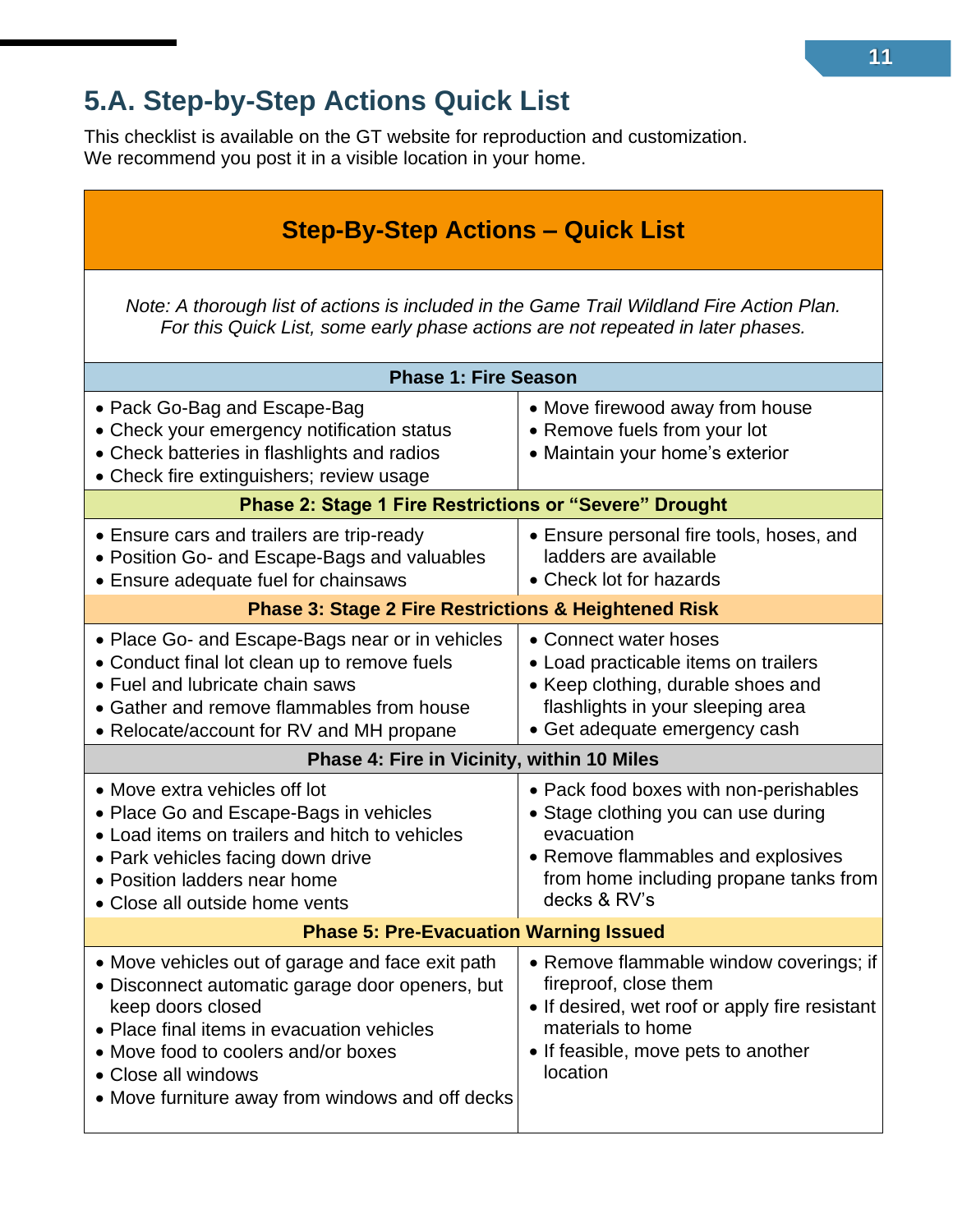<span id="page-23-0"></span>

| <b>Phase 6: Mandatory Evacuation Order Issued or Fire within 2 Miles</b>                                                                                                                                                                                                                                                                           |                                                                                                                                                                                    |  |
|----------------------------------------------------------------------------------------------------------------------------------------------------------------------------------------------------------------------------------------------------------------------------------------------------------------------------------------------------|------------------------------------------------------------------------------------------------------------------------------------------------------------------------------------|--|
| • Shut off propane<br>https://preparednessadvice.com/turn-large-<br>propane-tanks/<br>• Wet roof and home as time permits and as<br>desired<br>• Turn on interior and exterior house lights<br>• Move final items to vehicles                                                                                                                      | • Evacuate via your designated<br>evacuation route<br>• Travel to evacuation center<br>• Do not return to your home until the all-<br>clear is announced by emergency<br>personnel |  |
| <b>IF TRAPPED IN THE HOUSE</b>                                                                                                                                                                                                                                                                                                                     |                                                                                                                                                                                    |  |
| • STAY CALM AND GATHER YOUR FAMILY IN ONE AREA<br>CALL 911 AND STATE SITUATION AND LOCATION<br>$\bullet$<br>FILL SINKS AND TUBS WITH WATER<br>$\bullet$<br>WET NATURAL FIBER BLANKETS FOR COVER<br>$\bullet$<br>KEEP AWAY FROM OUTSIDE WALLS AND WINDOWS<br>$\bullet$<br>STAY IN CENTRAL AREA OF HOME OR AREA OF REINFORCED STRUCTURE<br>$\bullet$ |                                                                                                                                                                                    |  |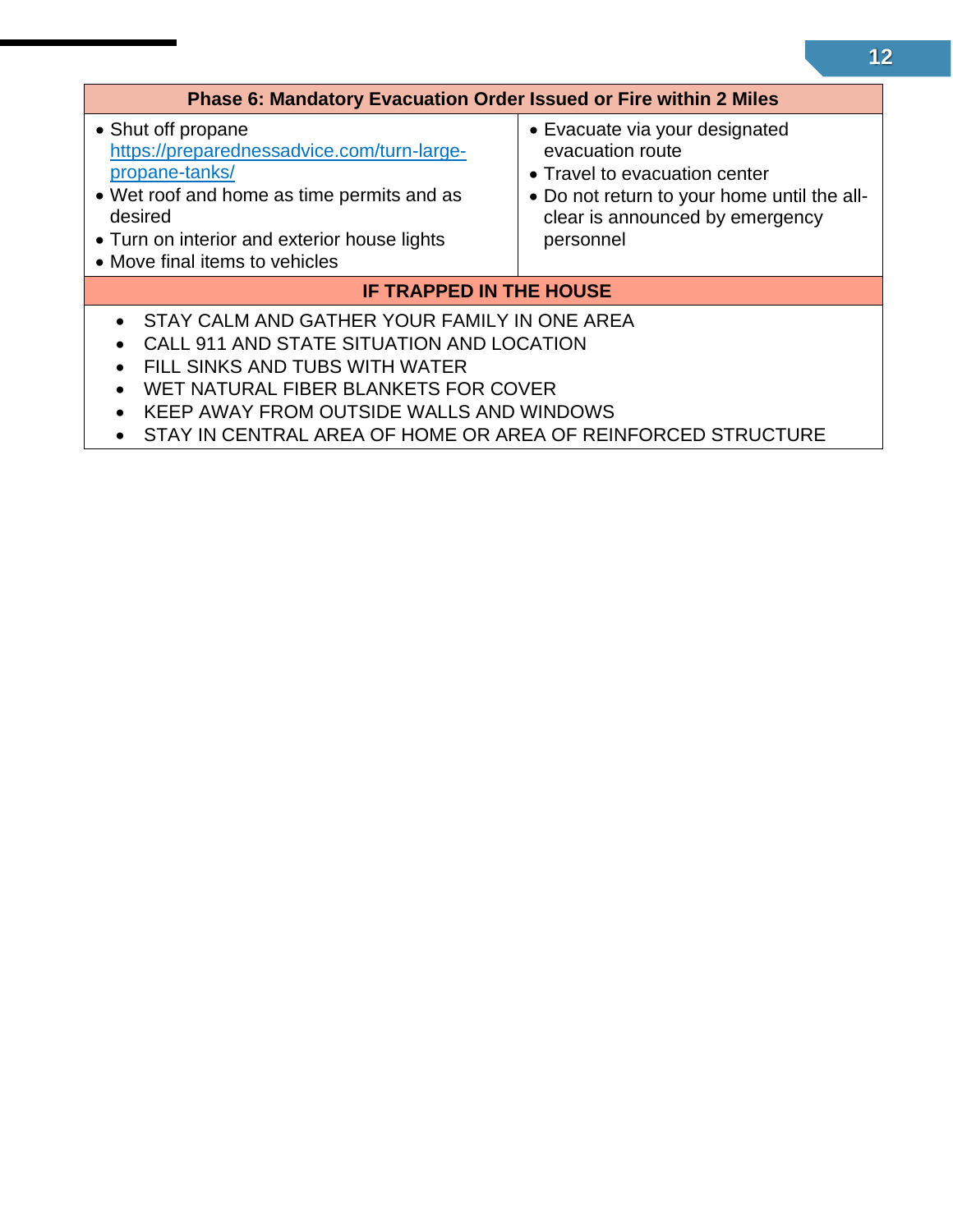### <span id="page-24-0"></span>**5.B. Go-Bag Checklist**

This checklist is available on the GT website for reproduction and customization.

### **Go-Bag Checklist**

A Go-Bag is your collection of personal clothing and hygiene items pre-packed in a container or bag that can be moved to your vehicle within minutes for a rapid departure in the event of an emergency. The purpose of this bag is to permit you to gather and depart with all personal items you may need for at least one week if Game Trail receives a mandatory evacuation notice. Finally, the Chaffee County OEM encourages the use of available campers and RVs as a combination Go-Bag and temporary housing.

**Pack this bag as Game Trail enters fire season and set aside for immediate use. Each family member should have a Go-Bag. Discuss with your children their desire to pack a few memorable and irreplaceable items as this may be a traumatic event for them.**

| <b>CLOTHING</b>           | PERSONAL TOILETRIES                  |
|---------------------------|--------------------------------------|
|                           |                                      |
| Pants, leggings, etc.     | Toothbrush & paste                   |
| <b>Shirts</b>             | Deodorant                            |
| <b>Socks</b>              | Soap & shampoo                       |
| Underwear                 | Washcloth                            |
| <b>Shoes</b>              | Razors, shaving lotion & after shave |
| Hat                       | Lotions & sunscreen                  |
| Light raincoat            | Hair care items                      |
| Light jacket              |                                      |
|                           |                                      |
| <b>ADDITIONAL ITEMS</b>   |                                      |
|                           |                                      |
| Flashlight                | Personal computer & power unit       |
| Eyewear or contacts       | Cell phone chargers                  |
| Medicines & prescriptions | Cash                                 |
| Sunglasses                |                                      |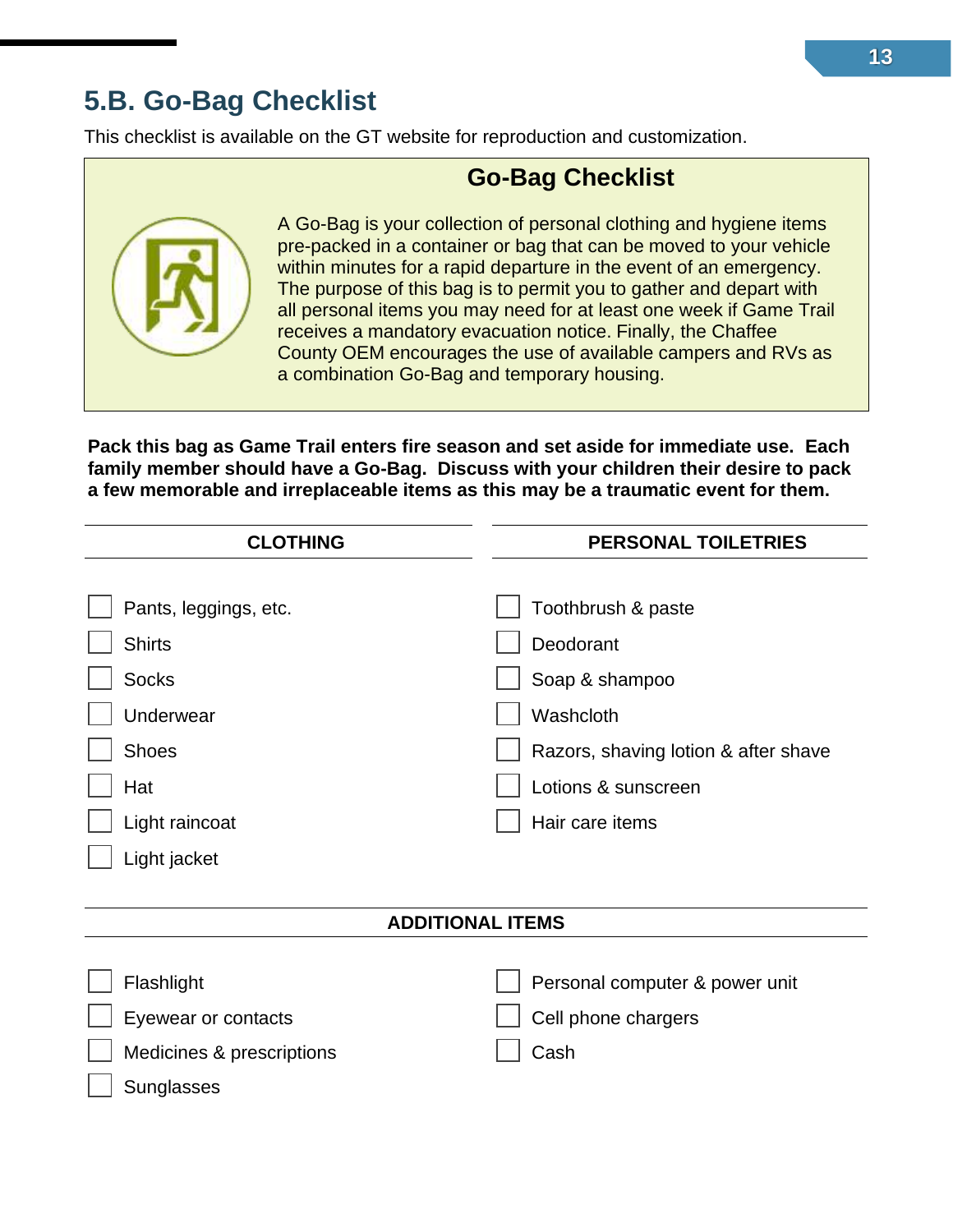### <span id="page-25-0"></span>**5.C. Escape-Bag Checklist**

This checklist is available on the GT website for reproduction and customization.

| <b>Escape-Bag Checklist</b>                                                                                                                                                                                                                                                                                                                                                                 |
|---------------------------------------------------------------------------------------------------------------------------------------------------------------------------------------------------------------------------------------------------------------------------------------------------------------------------------------------------------------------------------------------|
| The Escape-Bag is a suggested hard-side tote, box, or container that<br>is capable of holding personal records that are necessary for your<br>family to conduct personal business if your home is destroyed. If<br>these records are electronically stored outside your home, that is a<br>benefit, but don't forget to place account numbers and access<br>information in your Escape-Bag. |
|                                                                                                                                                                                                                                                                                                                                                                                             |

**Pack this bag as Game Trail enters fire season and set aside for immediate use.**

| <b>FINANCIAL RECORDS</b>                             | <b>HOME RECORDS</b>                                          |
|------------------------------------------------------|--------------------------------------------------------------|
| Account numbers and access information               | <b>Deeds</b>                                                 |
| Stocks, bonds, etc.<br><b>Employment information</b> | Insurance Information<br>Home Inventory Data                 |
| <b>Retirement information</b>                        | <b>Tax Records</b>                                           |
| <b>MEDICAL RECORDS</b>                               | <b>PERSONAL BUSINESS ITEMS</b>                               |
|                                                      |                                                              |
| Immunization records                                 | Employment numbers and records                               |
| Prescriptions                                        | <b>Business contacts</b>                                     |
| Relevant medical history records                     | Current and relevant business work or<br>project information |
| Diagnosis, treatment, or imaging records             | <b>Wills</b>                                                 |
|                                                      |                                                              |
| <b>ADDITIONAL ITEMS</b>                              |                                                              |
| Family contact information                           | Valuable collections                                         |

<span id="page-25-1"></span>Family photos **Important personal mementos or Important personal mementos or Important personal mementos or** collectables that can't be replaced.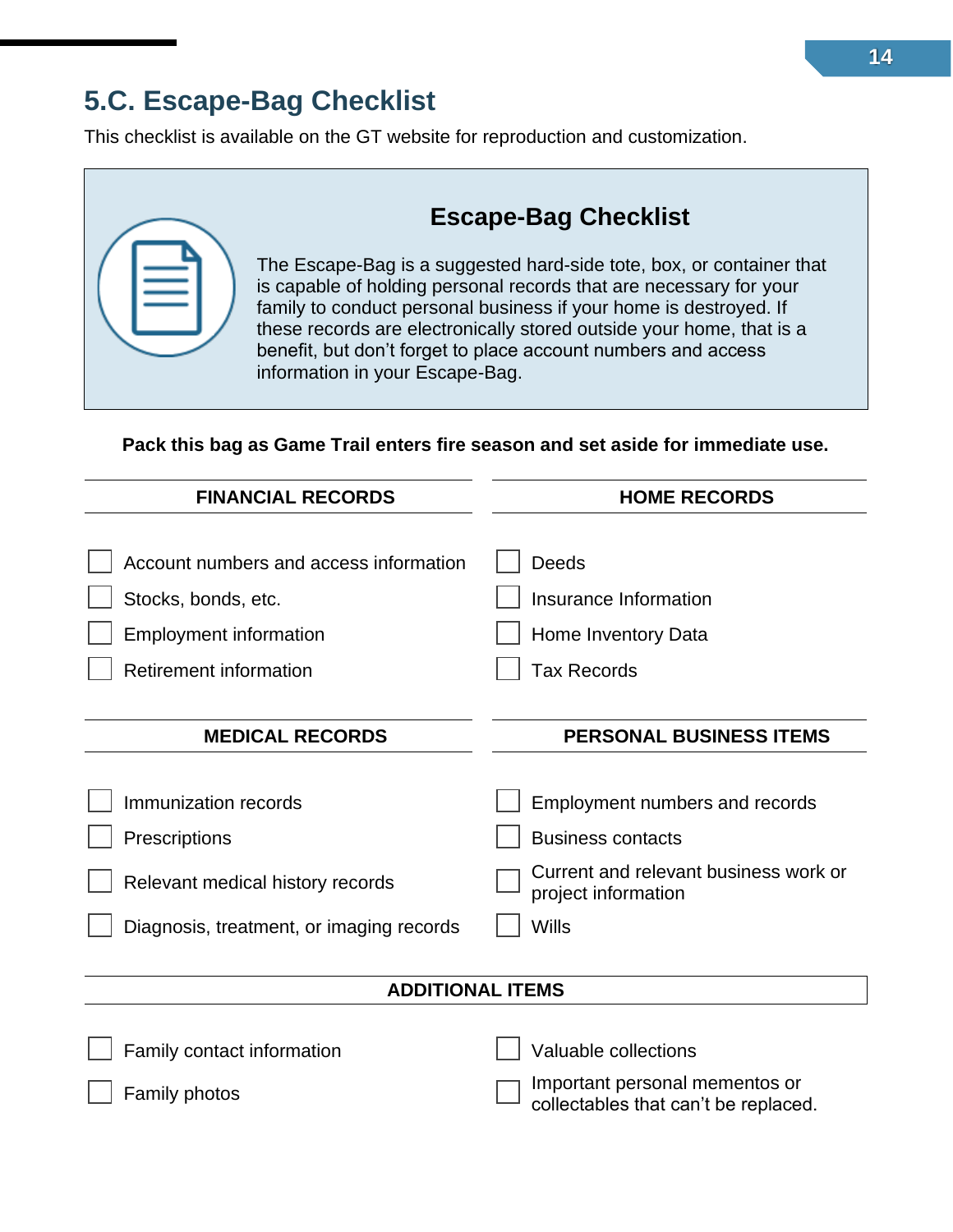### <span id="page-26-0"></span>**5.D. Home Evacuation Checklist**

This checklist is available on the GT website for reproduction.

|                                                                                                                          | <b>Home Evacuation Checklist</b>                                                                                              |
|--------------------------------------------------------------------------------------------------------------------------|-------------------------------------------------------------------------------------------------------------------------------|
|                                                                                                                          |                                                                                                                               |
| Pack Go-Bag and Escape-Bag, then<br>place in vehicle or garage                                                           | Disconnect auto garage door opener<br>and close door                                                                          |
| Face vehicles in direction of escape                                                                                     | Turn exterior lights on                                                                                                       |
| Ensure driveway and turnarounds are<br>clear for firefighters                                                            | Close all access doors from outside<br>(dog doors, vents, fireplace dampers)                                                  |
| Place flashlights in vehicle                                                                                             | Leave exterior doors unlocked                                                                                                 |
| Place emergency radio or scanner in<br>vehicle                                                                           | Turn off propane tank and pilot lights                                                                                        |
| Turn interior lights on                                                                                                  | Move exterior furniture off decks                                                                                             |
| Place water in vehicle                                                                                                   | Place ladders near home                                                                                                       |
| Communicate meeting place info to<br>family if separated                                                                 | Connect exterior water hoses or place<br>near faucets                                                                         |
| Wear evacuation clothing - natural<br>fibers, long pants and shirts, hat, boots,<br>face covering, sunglasses or goggles | Optional and if time available: board up<br>windows, fill exterior containers with<br>water, and place fire retardant on home |
| Move flammable furniture to center of<br>rooms                                                                           | Close interior doors                                                                                                          |
| Close fire resistant/proof drapes,<br>shades, etc.                                                                       | Gather pets and family, leave and do<br>not return until 'all-clear' is issued                                                |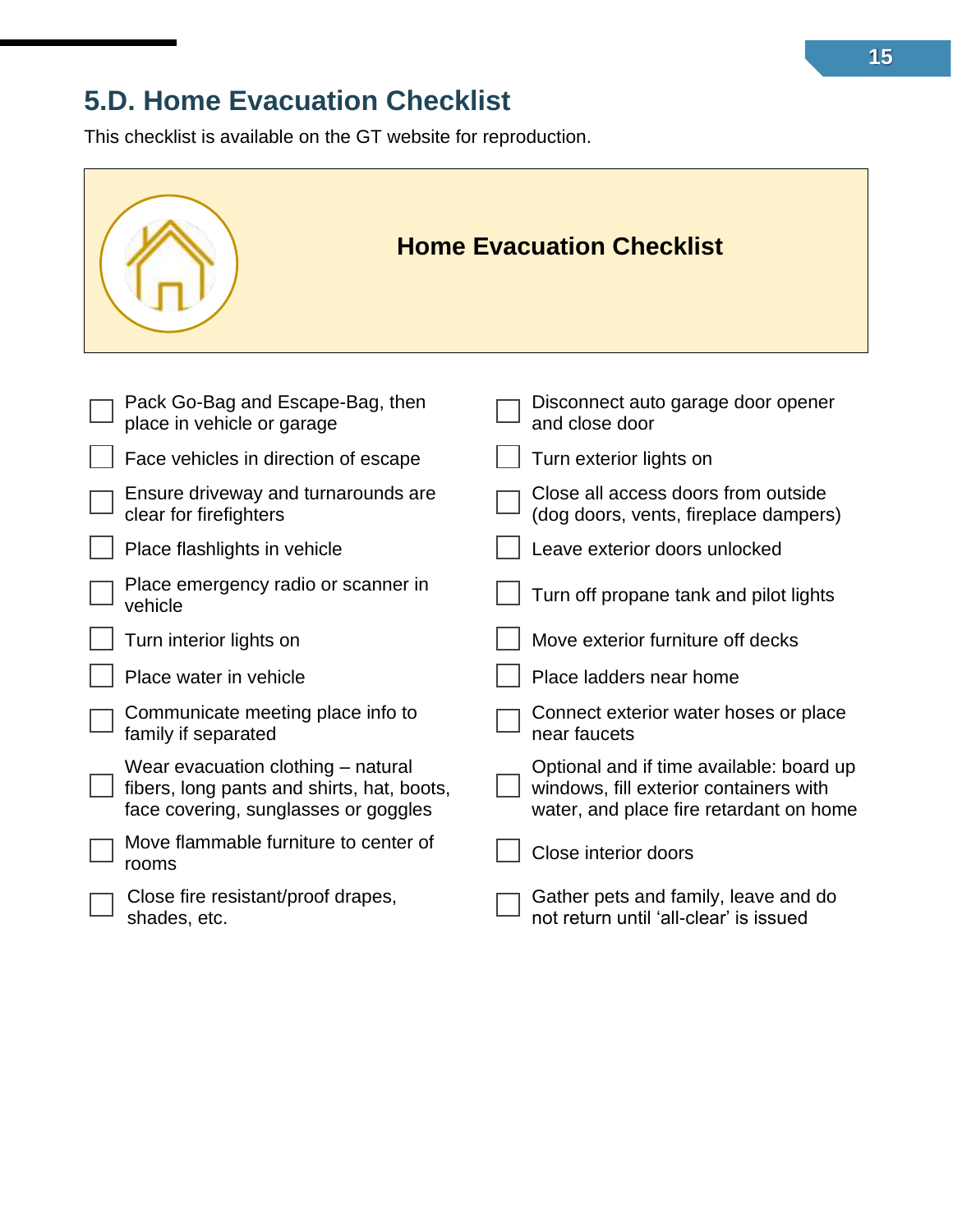# <span id="page-27-0"></span>**6. Evacuation Routes**

<span id="page-27-1"></span>Referencing the graphic maps and route demarcation line descriptions in this section, residents should use designated evacuation routes after issuance of any Chaffee County Sheriff directed evacuation order (voluntary or mandatory). Prior to that time, the predesignated evacuation routes are not in effect. The purpose of this route plan is to prevent excessive congestion on the only two escape routes out of Game Trail. Your designated route is based entirely on the quickest and most direct route out of our subdivision. Directions for these evacuation routes can be found in [Section 2. E.](#page-13-0) of this action plan.

### **Route Demarcation Lines** (See Figure 2)

#### Eagles Ridge Drive

Eagles Ridge intersection with Aspen Turn – Lots south of intersection (starting with lots 12-29 and 12-30) use southern evacuation route. EXCEPTION: If your vehicle cannot negotiate County Road 365, you should evacuate using the northern evacuation route regardless of your lot location.

Eagles Ridge intersection with Timberline Drive - Lots south of intersection (starting with lots 6- 2 and 6-3) use southern evacuation route. EXCEPTION: If your vehicle cannot negotiate County Road 365, you should evacuate using the northern evacuation route regardless of your lot location.

#### Valley View Drive

Lots southwest of midpoint of Valley View (starting with lots 7-13 and 7-14) use southern evacuation route.

#### Elk Meadow Drive

Lots south of the northern intersection with Habitat Drive (starting with lots 11-16 and 11-17) use southern evacuation route.

#### Habitat Drive

All lots with frontage on Habitat Drive should evacuate using the southern evacuation route to County Road 365

#### GT Roads Evacuating on 365 in Entirety

| Princeton Circle |  |
|------------------|--|
| Princeton Hills  |  |
| Yale Crest       |  |
| Mountain Top     |  |
| Creek Run        |  |
|                  |  |

Aspen Turn **Trails End** Antelope Lane Mountain Top Elk Corridor (direct to CR 361 is an option) **Orion Way** 

**Continued on next page**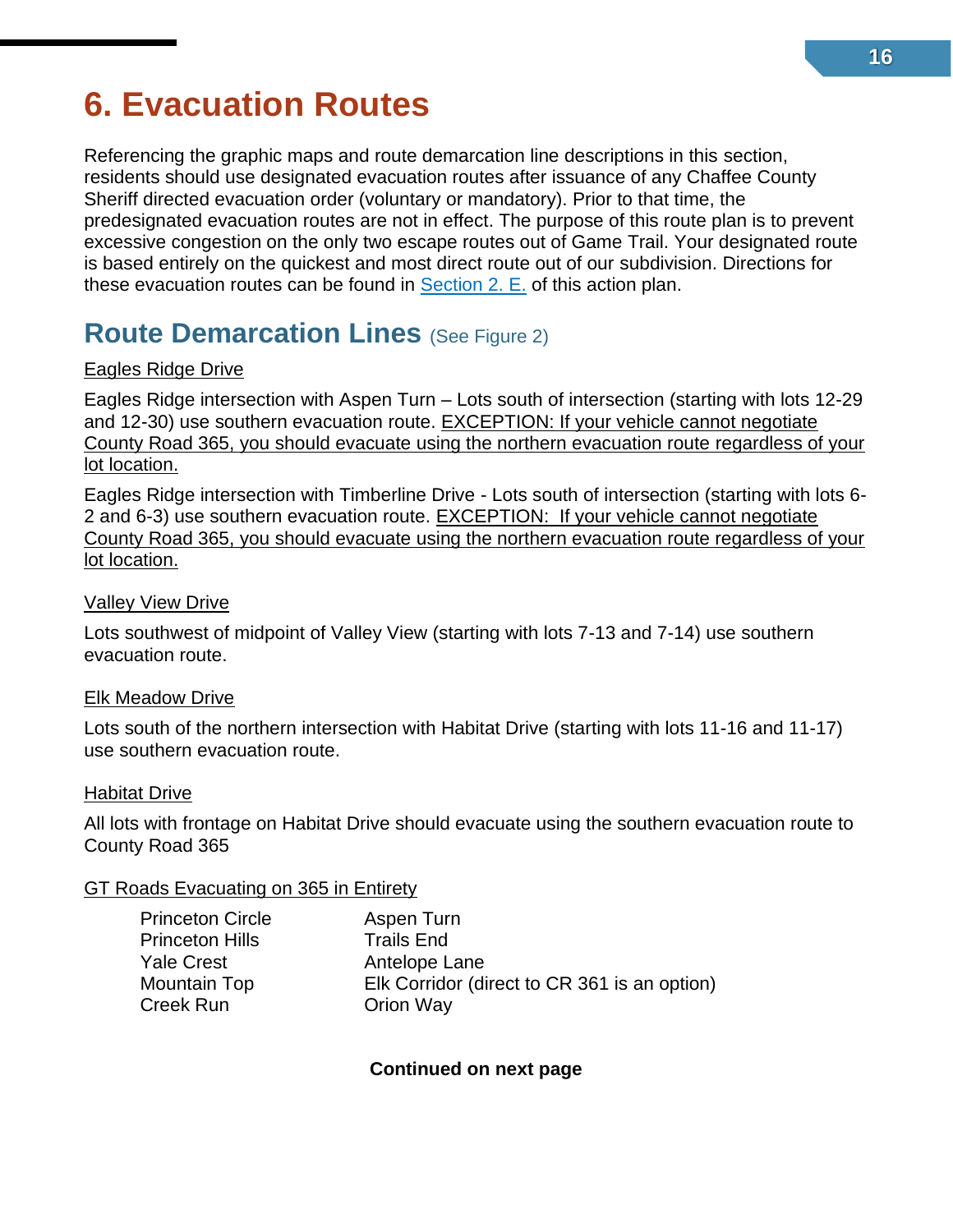#### **Figure 1 – Evacuation Route Terrain Map**

#### **LEGEND**

- 1. Yellow roads evac to CR 365 CR 361 Crossman
- 2. All others, evac to north and Great Peaks CR 361
- 3. Red-circled intersections likely high congestion
- 

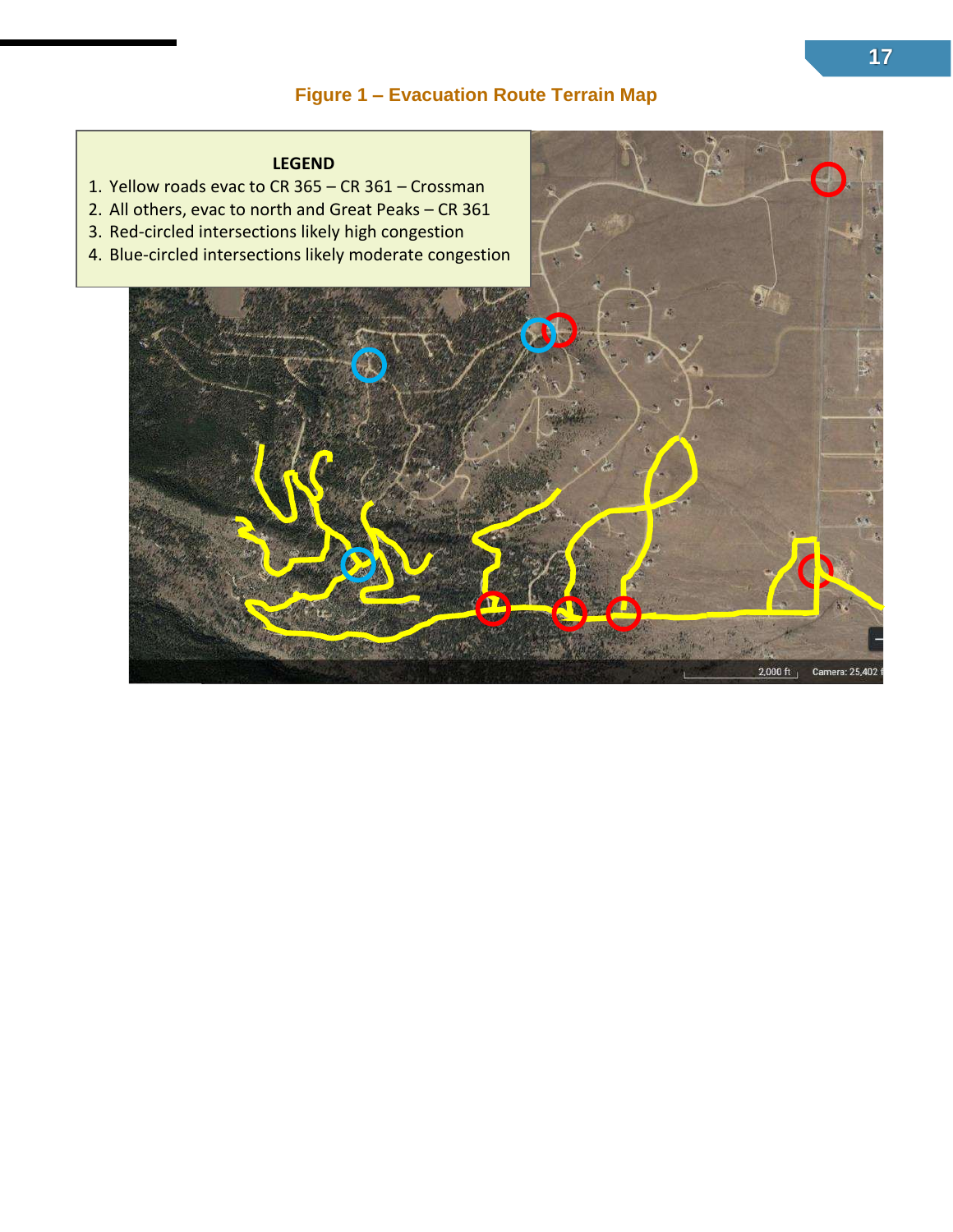

#### **Figure 2 – Evacuation Route Street / Filing Map**

Note – all unmarked roads evacuate to northern route.